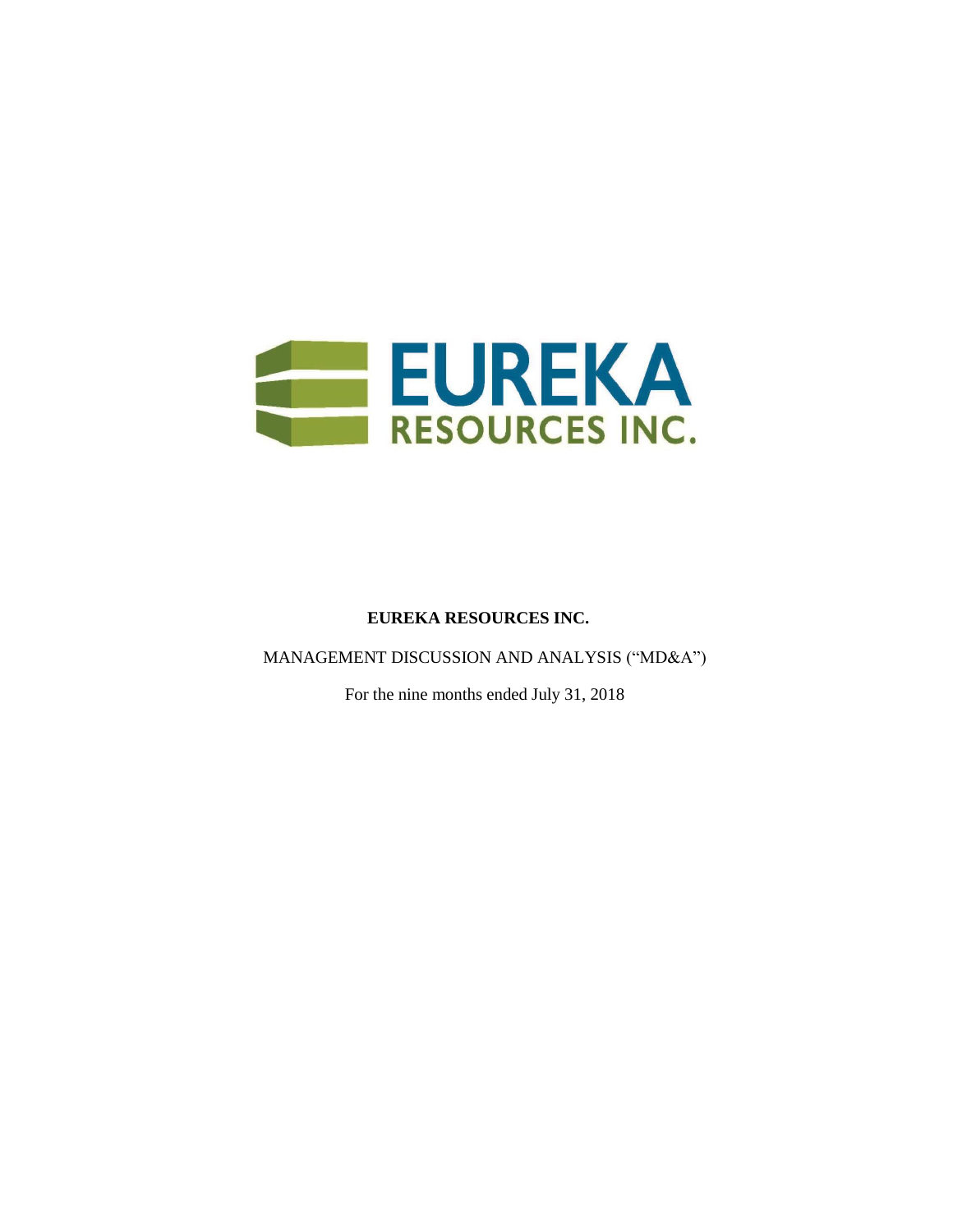# **CAUTIONARY STATEMENTS REGARDING FORWARD-LOOKING STATEMENTS**

This MD&A includes certain forward-looking statements or information. All statements other than statements of historical fact included in this MD&A including statements relating to the potential mineralization or geological merits of the Company's mineral properties and the future plans, objectives or expectations of the Company are forward-looking statements that involve various risks and uncertainties. Such forward-looking statements include among other things, statements regarding future commodity pricing, estimation of mineral reserves and resources, timing and amounts of estimated exploration expenditures and capital expenditures, costs and timing of the exploration and development of new deposits, success of exploration activities, permitting time lines, future currency exchange rates, requirements for additional capital, government regulation of mining operations, environmental risks, anticipated reclamation expenses, timing and possible outcome of pending litigation, timing and expected completion of property acquisitions or dispositions, and title disputes. They may also include statements with respect to the Company's mineral discoveries, plans, out-look and business strategy. The words "may", "would", "could", "should", "will", "likely", "expect", "anticipate", "intend", "estimate", "plan", "forecast", "project" and "believe" or other similar words and phrases are intended to identify forward-looking information.

Forward-looking statements are predictions based upon current expectations and involve known and unknown risks and uncertainties. There can be no assurance that such statements will prove to be accurate and actual results and future events could differ materially from those anticipated in such statements.

Important factors that could cause actual results to differ materially from the Company's plans or expectations include risks relating to the actual results of exploration programs, fluctuating commodity prices, the possibility of equipment breakdowns and delays, the availability of necessary exploration equipment including drill rigs, exploration cost overruns, general economic or business conditions, regulatory changes, and the timeliness of government or regulatory approvals to conduct planned exploration work. Additional factors that could cause actual results to differ materially from the Company's plans or expectations include political events, fluctuations in mineralization grade, geological, technical, mining or processing problems, future profitability on production, the ability to raise sufficient capital to fund exploration or production, litigation, legislative, environmental and other judicial, regulatory, political and competitive developments, inability to obtain permits, general volatility in the equity and debt markets, accidents and labour disputes and the availability of qualified personnel.

Although the Company has attempted to identify all of the factors that may affect our forwardlooking statements or information, this list of the factors is not exhaustive. Readers are cautioned not to place undue reliance on these forward-looking statements, which speak only as of the date the statements were made, and readers are advised to consider such forward-looking statements in light of the risks and uncertainties detailed throughout this MD&A. The Company disclaims any intention or obligation to update or revise forward-looking information, whether as a result of new information, future events or otherwise, except where required by applicable securities laws.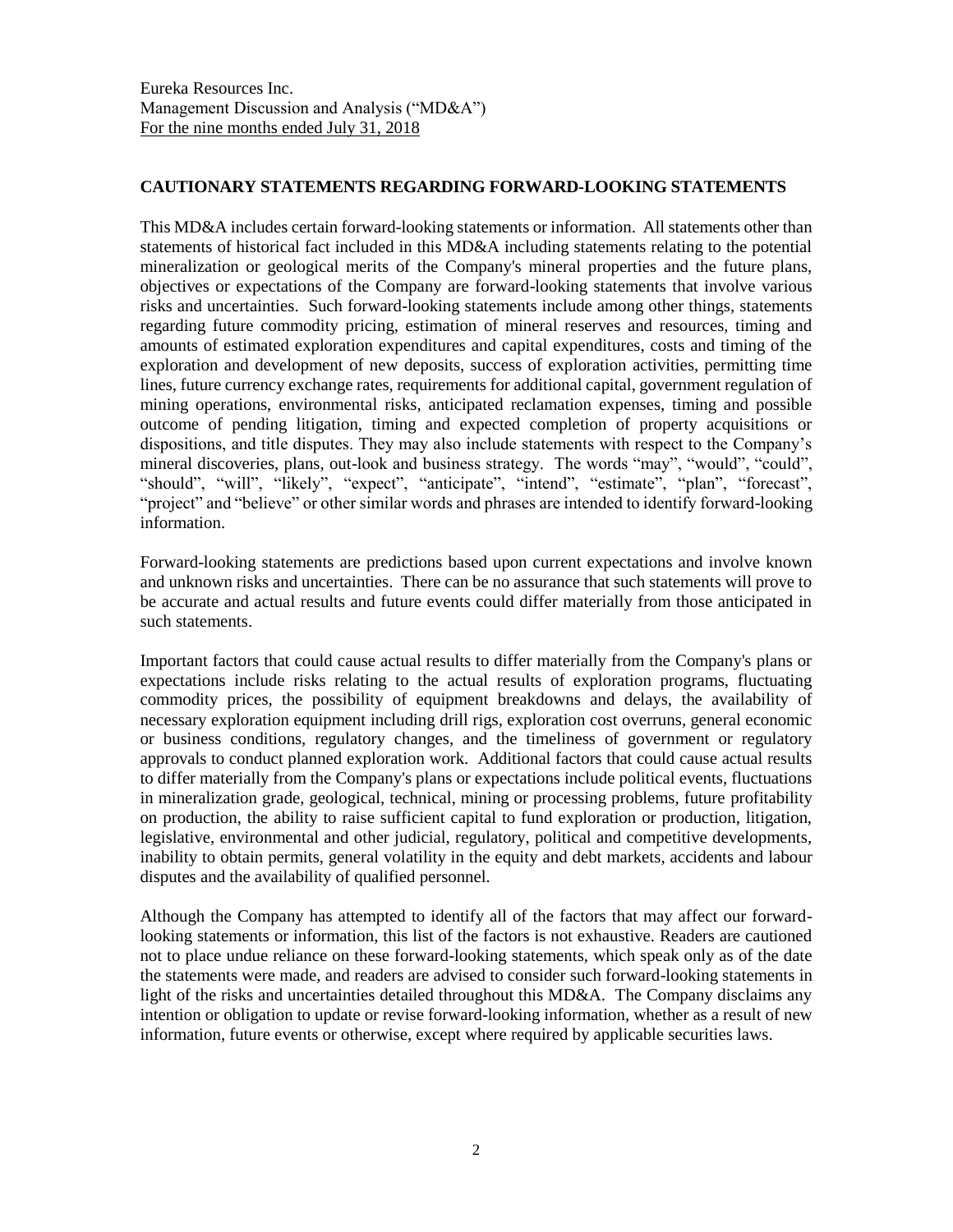### **PRESIDENT'S MESSAGE**

To Our Shareholders,

On November 27, 2017, Eureka Resources Inc. ("Eureka" or "the Company") announced that it was conducting a review of strategic alternatives focused on maximizing shareholder value which included a review of the Company's capital structure, property portfolio and potential business combinations or joint ventures. As part of the strategic review, the Company completed an equity financing of \$126,250 to enhance its financial position.

On February 24, 2018, Eureka signed an amalgamation agreement with Kore Mining Ltd. ("Kore") pursuant to which Eureka agreed to acquire all of the issued and outstanding common shares of Kore in exchange for common shares of Eureka by way of a three-cornered amalgamation. Kore owns 100% interests in the Imperial and Long Valley gold projects located in eastern California. The projects have had over 141,000 metres of historic drilling.

Combined, historical estimates of resources at Imperial and Long Valley total 2,090,200 measured and indicated ounces of gold and 1,869,500 inferred ounces of gold. A qualified person has not done sufficient work to classify the historical estimates as current resources and Kore is not treating the historical estimates as current resources. Significant data compilation, re-drilling, resampling and data verification will be required by a qualified person before the historical estimates at the projects can be classified as current resources.

The transaction will constitute a reverse takeover of Eureka by Kore under the policies of the TSX Venture Exchange. As a condition of closing of the transaction, Eureka will complete a consolidation of its issued and outstanding common shares on the basis of one post-consolidated Eureka share for each 10 pre-consolidated Eureka shares. In addition, Eureka completed a sharesfor-debt transaction to eliminate liabilities of \$127,400.

Eureka believes that this transaction will benefit current Eureka shareholders given that the combined entity will have a stronger portfolio of gold properties and will be funded with a minimum of \$2,000,000 as a condition of closing the transaction.

The transaction is subject to various corporate and regulatory conditions. Full details of the Kore transaction can be read in the "Proposed Transaction" section later in this MD&A.

The Company anticipates closing the transaction with Kore in October 2018 at which time the Company's shares will resume trading as Kore Mining Ltd.

Sincerely,

*"Michael Sweatman"*

Michael Sweatman, President and CEO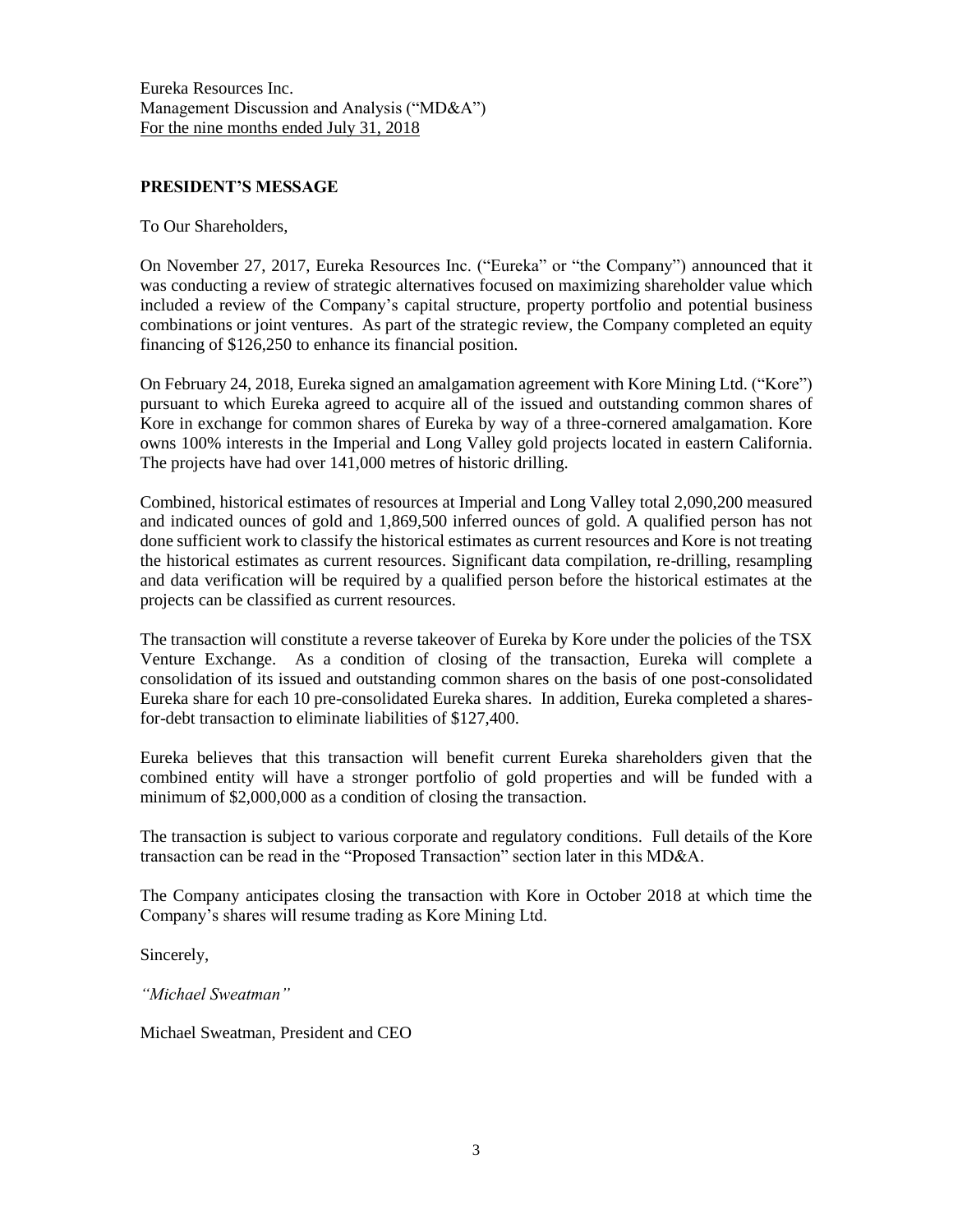## **INTRODUCTION**

Eureka Resources Inc. ("Eureka" or "the Company") is an exploration stage company with a strong technical team, whose strategy is to acquire projects in prospective areas that have the potential to deliver important discoveries and create value for its shareholders. The Company's primary focus is exploration for precious metals in British Columbia and the Yukon Territory.

The Company's common shares are listed for trading on the TSX Venture Exchange ("TSX-V") under the symbol "EUK". The Company's head office is PO Box 48681 Bentall Centre, Vancouver, British Columbia, Canada V7X 1A6. The registered and records office is c/o Clark Wilson, Suite 900 - 885 West Georgia Street, Vancouver, British Columbia, Canada V6C 3H1.

This discussion and analysis of financial position, results of operations and cash flows of Eureka Resources Inc. for the nine months ended July 31, 2018 includes information up to and including October 1, 2018 and should be read in conjunction with the Company's unaudited condensed interim consolidated financial statements for the nine months ended July 31, 2018 and the Company's audited annual consolidated financial statements for the years ended October 31, 2017 and 2016. All the financial statements were prepared using International Financial Reporting Standards ("IFRS"). The Board of Directors of the Company has approved this MD&A.

The reader is encouraged to review the Company's statutory filings at [www.sedar.com](http://www.sedar.com/) and to review other information about the Company on its website at [www.eurekaresourcesinc.com.](http://www.eurekaresourcesinc.com/)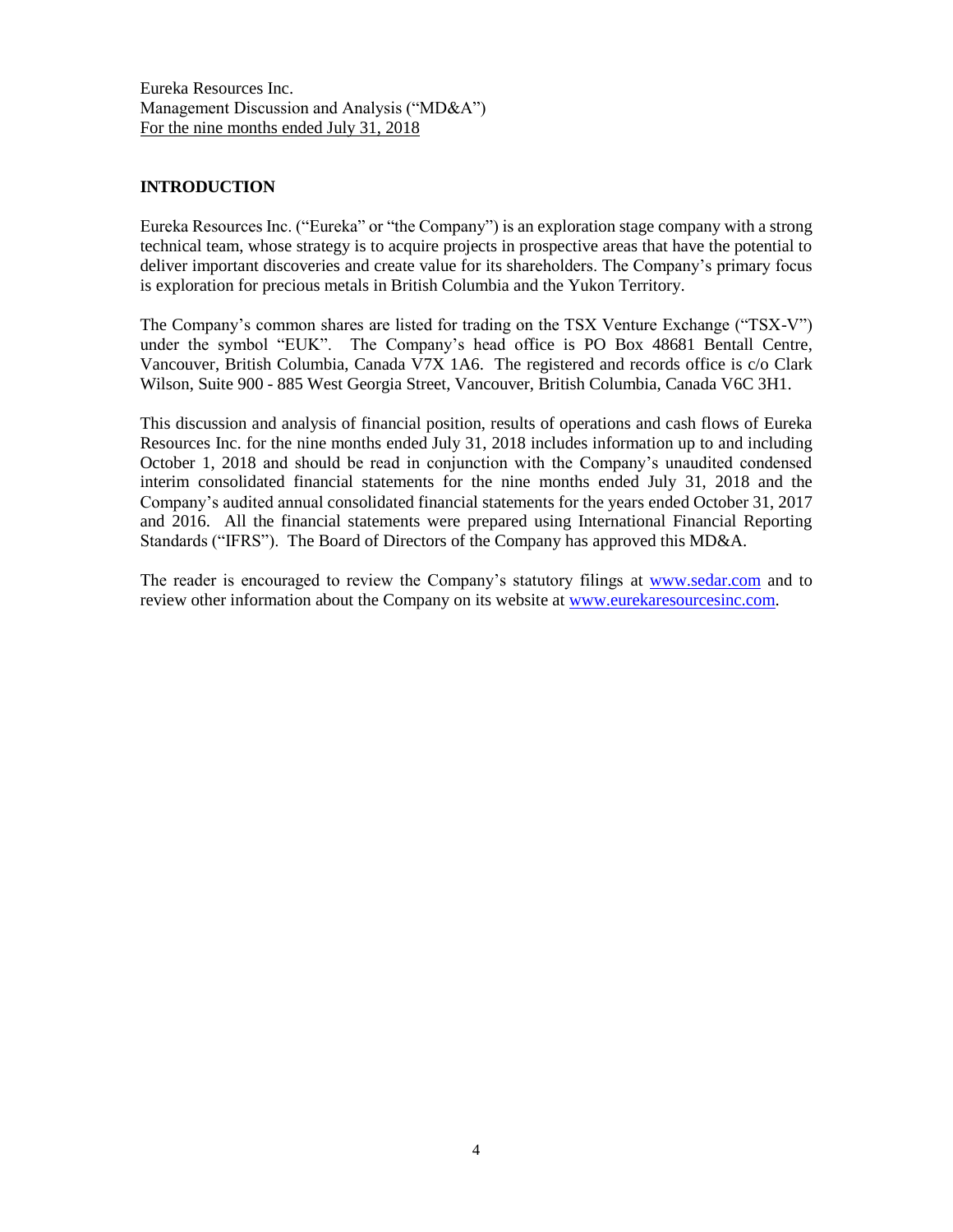# **OVERALL PERFORMANCE**

# *FG Gold Project, Cariboo Mining Division, British Columbia:*

The FG Gold project ("FG Gold") is a strata-controlled gold project located at the headwaters of the Horsefly River, 50 kms east of Horsefly, B.C. and consists of 30 contiguous claims (10,084 hectares). Over \$15.0 million of exploration work has been completed on FG Gold, establishing a Measured and Indicated resource of 376,000 ounces of gold at an average grade of 0.776 g/t (using a 0.5 g/t cut-off), and an Inferred resource of 634,900 ounces of gold at an average grade of 0.718  $g/t$  (using a 0.5 g/t cut-off). Mineralization has been outlined over a 3 km strike length, and additional mineralization could extend along an interpreted 10 km strike length. Further details on the gold resource can be found in "NI 43-101 Technical Report, Frasergold Exploration Project, Cariboo Mining Division, dated July 27, 2015" available on SEDAR or on the Company's website.

Work in 2016 consisted of soil sampling in the northwest extension and a geophysical interpretation of a 2008 airborne geophysical survey in the northwest and southeast extensions and in the south limb area. Interpretation of geophysical results indicates that the favourable horizon is identified from electromagnetic results and offsetting of the horizon is interpreted from magnetic results. Soil anomalies correlate well with interpreted favourable stratigraphic horizon to the northwest and provide drill targets for future programs. Similar geophysical features are interpreted to the southeast and on the south limb and provide areas for future geochemical surveys.

Eureka intends to conduct an exploration program on the interpreted offset of the Main Zone which was discovered in 2016 from a thorough re-interpretation of a 2007 airborne survey. However, timing of an exploration program is not certain. The Company believes that a successful drilling program on the offset on the Main Zone could add significantly to the known gold resources at the property.

An exploration permit was recently received for the FG Gold Project which allows, subject to several conditions, drilling of up to ten drill holes in the northwest area of the FG Gold property proximal to current roads.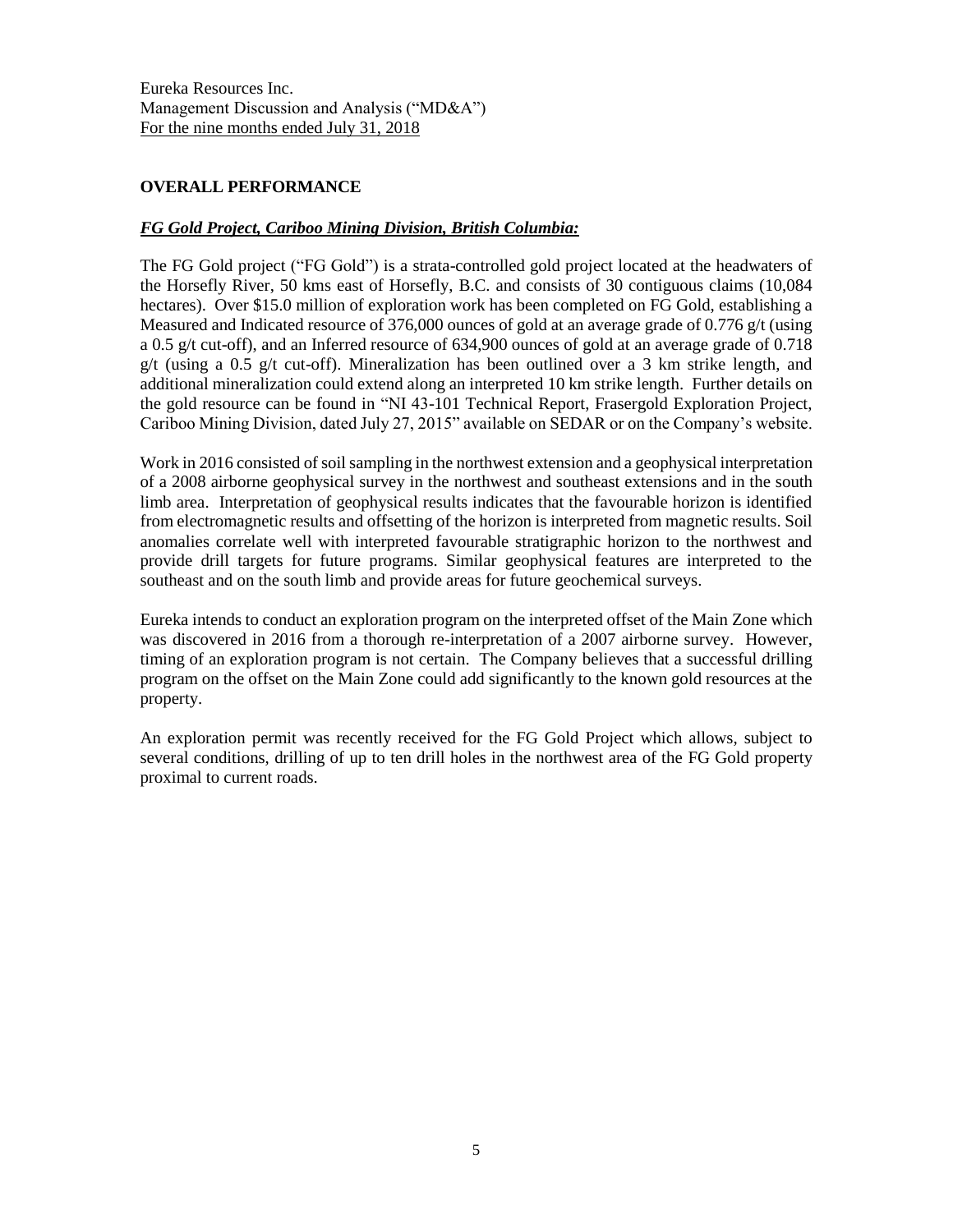# **OVERALL PERFORMANCE** – (cont'd)

#### *Gold Creek Project, Cariboo Mining Division, British Columbia:*

On November 14, 2016, Eureka entered into an option agreement to earn up to a 100% interest in the Gold Creek project ("Gold Creek").

Under the terms of the option agreement, Eureka can earn up to a 100% interest in Gold Creek as follows:

- 49% by incurring a minimum of \$30,000 in exploration expenditures by November 14, 2016 (incurred);
- an additional 26% by issuing 50,000 common shares (issued) and by incurring an additional \$50,000 in exploration expenditures by August 31, 2017 (incurred);
- an additional 25% by issuing an additional 100,000 common shares (issued) and by incurring an additional \$50,000 in exploration expenditures by August 31, 2018 (incurred).

The vendor retained a 1% net smelter royalty. The Company may purchase one-half of the royalty for \$1,000,000.

Mineralization at Gold Creek is located 2 kms north of the village of Likely, B.C. The property consists of 33 contiguous mineral claims totalling 9,673 hectares. The Gold Creek property is accessible via a well-maintained all-weather road. Gold mineralization encountered to date at Gold Creek strikes toward the Spanish Mountain deposit which is located 8 kmsto the southeast. Spanish Mountain hosts a 2.48-million-ounce measured and indicated gold resource (see Spanish Mountain Gold Ltd. news release dated April 10, 2017). The Gold Creek mineralized zone is interpreted to occur above the stratigraphic unit, which hosts the Spanish Mountain mineralization.

There are numerous soil anomalies on the property over a 12 km strike length. Much of Gold Creek is covered by overburden and remains virtually unexplored. Limited percussion drilling was completed in the 1980's, with anomalous values of gold up to 1.1g/t reported over a hole length of 1.5 metres.

A 2008 program consisted of 6 diamond drill holes totalling 1,060 metres. A 2011 program consisted of 25 drill holes totalling 2,501 metres, of which 5 (1,037 metres) were diamond drill holes and 16 drill holes (1,464 metres) were reverse-circulation. The program outlined a gold-rich zone with sample values ranging from anomalous to 13.4 g/t Au. The purpose of the 2008 and 2011 drill programs was to test numerous gold soil anomalies as well as expand upon low-grade bulk-tonnage gold mineralization encountered in earlier drill programs. Analysis of the 2008 and 2011 drill data indicates that there appears to be a 300-metre-long zone of low-grade gold mineralization over widths of 75 to 100 metres open along strike to the southeast and to depth. Nine drill holes have tested this zone to date, indicating the zone dips steeply to the northeast and to a vertical depth of at least 250 metres.

The Company completed a rock chip and soil sampling program at Gold Creek in late 2016 extending grid-work completed by the previous operator. Samples were analysed for gold by MMI techniques, and results indicate some weak to moderate anomalies ranging to 22.4 ppb Au. Rock chips were collected from showing areas and graded up to 8.65 ppm Au.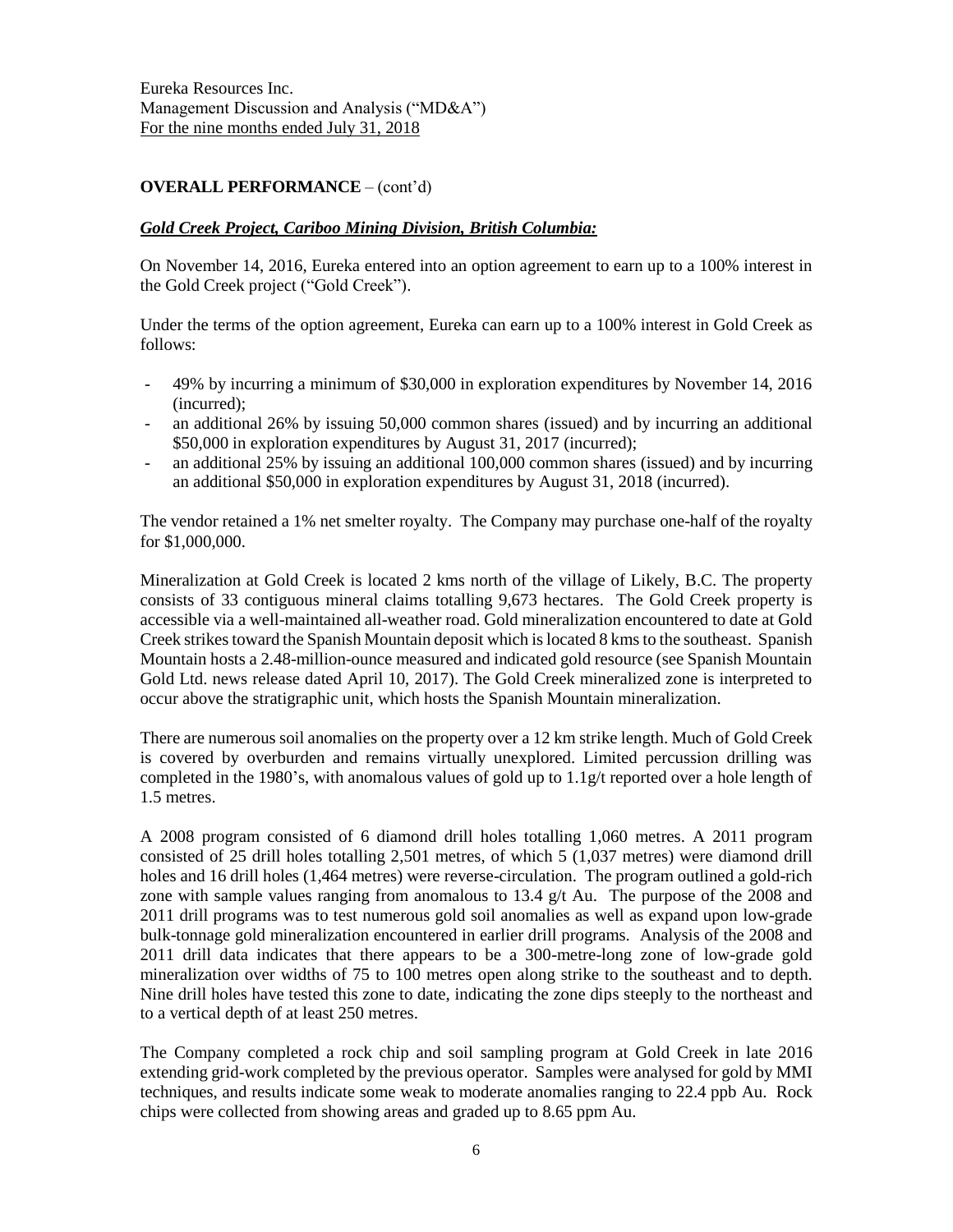# **OVERALL PERFORMANCE** – (cont'd)

## *Gold Creek Project, Cariboo Mining Division, British Columbia:*

#### *2017 Drill Program*

In May 2017, Eureka completed its initial diamond drill program at Gold Creek.

The 2017 drill program consisted of three holes totalling 331 metres and was focused on a goldbearing zone containing disseminated and high-grade vein-controlled gold mineralization. Eureka's 2017 drill program served as verification of work conducted by the previous operator and as a guide to design future exploration programs in this area of the property.

Drilling was conducted in previously disturbed areas to mitigate environmental disturbance. The program utilized a diamond drill providing HQ diameter core and twinned a historical reverse circulation drill hole which terminated in gold mineralization at 45.72 metres. In 2011, the previous operator drilled hole GC11-27 (twinned as part of the 2017 drill program) which returned 41.20 metres of 0.893 g/t Au, including 1.51 metres of 3.400 g/t Au.

With the completion of the 2017 drill program, Eureka has satisfied its work commitment required to earn a 100% interest in Gold Creek. Eureka completed the earn-in by issuing 150,000 common shares to the vendor on July 5, 2017.

### *2018 Drill Program*

During the summer of 2018, a drill program consisting of 4 diamond drill holes was completed at Gold Creek. The results of this drill program will be released once all assays results have been received.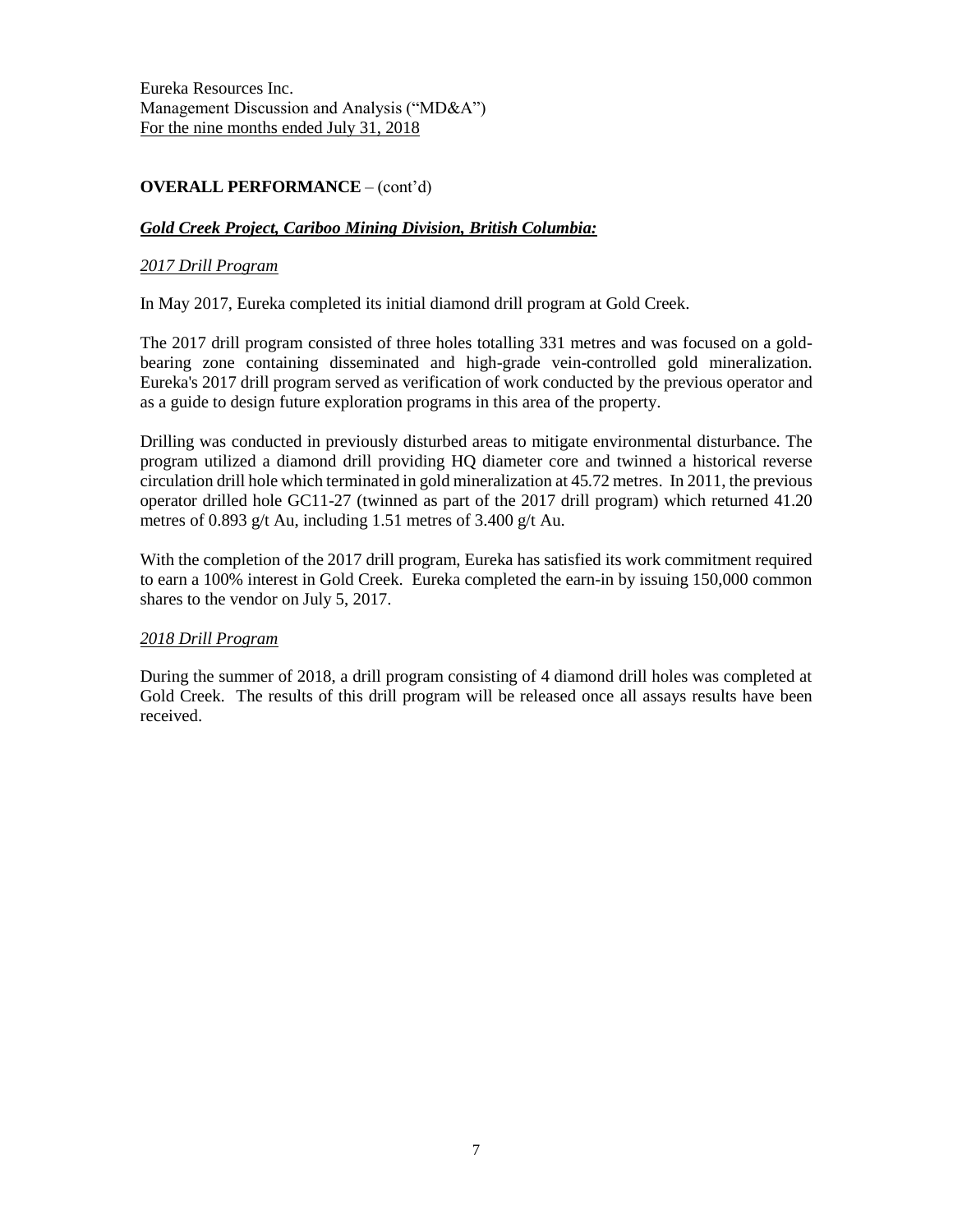# **OVERALL PERFORMANCE** – (cont'd)

# *Luxor Project, Dawson Range Gold Belt, Yukon Territory:*

The Luxor project ("Luxor") is located in the Dawson Range Gold Belt of western Yukon, a district of major porphyry, breccia and vein deposits and occurrences, and is comprised of three noncontiguous claim blocks referred to as the Ophir, Sheba, and Hav. The project consists of 360 claims (approximately 7,000 hectares) and is located 65–80 kms southeast of Dawson City. Neighbouring projects include the Coffee deposit recently acquired by Goldcorp, and Western Copper and Gold Corporation's Casino deposit. The area is accessed via a well-maintained gravel road from Dawson City.

Placer gold mining in the Klondike district of the Yukon has been active since the late 1890's gold rush. Bedrock exploration commenced in the area in the 1970's and resulted in the development of the Casino deposit.

Mineralization in the district is gold, silver, copper and molybdenum porphyry deposits (Casino), mineralized breccia deposits (Coffee), and lode and stockwork veins (Golden Saddle). All three styles of mineralization have been identified near the non-contiguous Ophir, Sheba and Hav claim blocks. Placer mining has produced gold from creeks draining these properties. There is no documented history of bedrock exploration.

On December 12, 2016, Eureka entered into an agreement to purchase a 100% interest in Luxor.

On January 3, 2017, the Company issued 2,500,000 common shares to the vendors. The vendors agreed to an arrangement under which the shares will become free trading on the following dates:

- December 28, 2017: 833,334 shares;
- June 28, 2018: 833,332 shares.

In addition, the Company issued 125,000 common shares as a finder's fee.

The Company has committed to use the vendors to perform exploration work on Luxor totalling \$750,000 over four years as follows:

- \$187,500 on or before December 28, 2017 (incurred);
- \$187,500 on or before December 28, 2018;
- \$187,500 on or before December 28, 2019;
- \$187,500 on or before December 28, 2020;

The vendors will retain a 2% net smelter return royalty for gold produced from Luxor. The Company may purchase the royalty for \$1,000,000.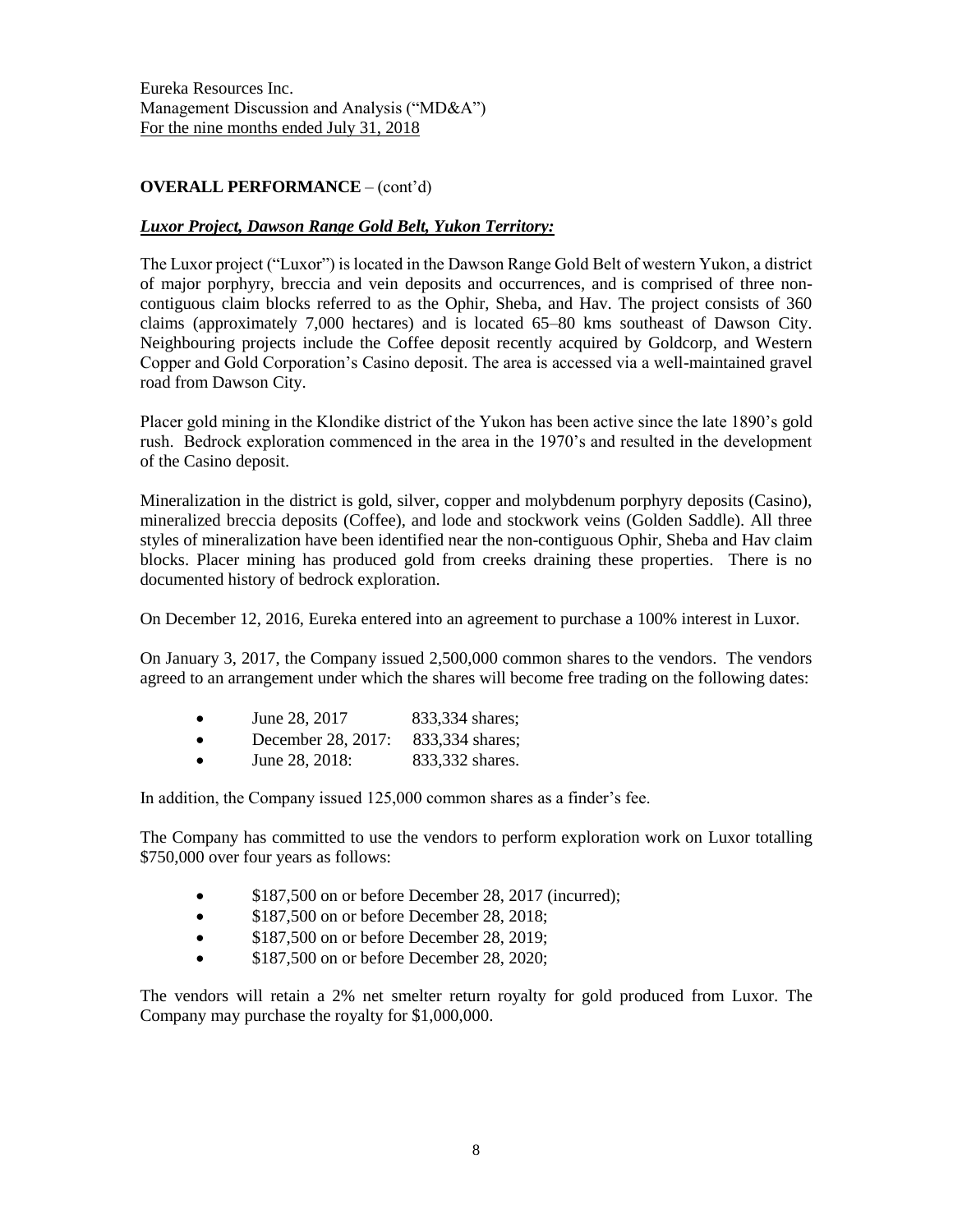# **OVERALL PERFORMANCE** – (cont'd)

## *Etta Project, Dawson Range Gold Belt, Yukon Territory:*

In May 2017, the Company staked the Etta 1-24 claims in an area close to the Sheba and Ophir claims. The Etta 1-24 claims cover the south flank of the Indian River Valley as well as tributaries of Eureka Creek, both of which support highly productive active placer operations. Eureka included the newly staked Etta claim block in its recent airborne geophysical surveying program.

### *TAK Project, Dawson Range Gold Belt, Yukon Territory:*

The TAK project ("TAK") is located in the Dawson Range Gold Belt of western Yukon and is comprised of 82 contiguous claims (1,695 hectares). TAK is located 100 kilometres southeast of Dawson City, and approximately 30 kilometres south of Luxor. Placer mining at TAK has produced gold from creeks draining the western portion of the property. There is no documented history of bedrock exploration.

On February 21, 2017, Eureka commenced a ground magnetic survey and a VLF (very low frequency) electromagnetic survey on TAK. The work was performed and directed by Aurora Geosciences Ltd. of Whitehorse, YT. The data obtained from the survey will provide Eureka with valuable information to assist in the development of a phase 2 exploration plan for TAK. Since acquiring TAK, the Company's technical group has commenced a review of all the historical data acquired as part of the transaction. Eureka plans to integrate the historical data with the 2017 geophysical results in order to prioritize target areas on the property.

On January 9, 2017, the Company entered into an agreement to purchase a 100% interest in TAK.

On February 6, 2017, the Company issued 500,000 common shares as consideration for the purchase. The TAK vendors have agreed to an arrangement under which the shares will become free trading as follows:

| $\bullet$ | On closing                   | $125,000$ shares |
|-----------|------------------------------|------------------|
| $\bullet$ | Six months from closing      | 125,000 shares   |
| $\bullet$ | Twelve months from closing   | 125,000 shares   |
| $\bullet$ | Eighteen months from closing | 125,000 shares   |

The vendors will retain a 2% net smelter royalty for gold produced from TAK. The Company may purchase 1% for \$1,000,000.

### *2017 Geophysical Survey – Luxor, Etta and TAK:*

In April 2017, Eureka entered into a contract with Geotech Ltd. to conduct a helicopter-borne, VTEM time-domain system and magnetic geophysical survey over the Company's Luxor, Etta and TAK claims.

The survey and data acquisition was completed in May 2017 and consisted of 1,152 line kilometres flown at 100-metre line spacing. The data resulting from the survey has been interpreted and will be used to guide and design future ground-based exploration.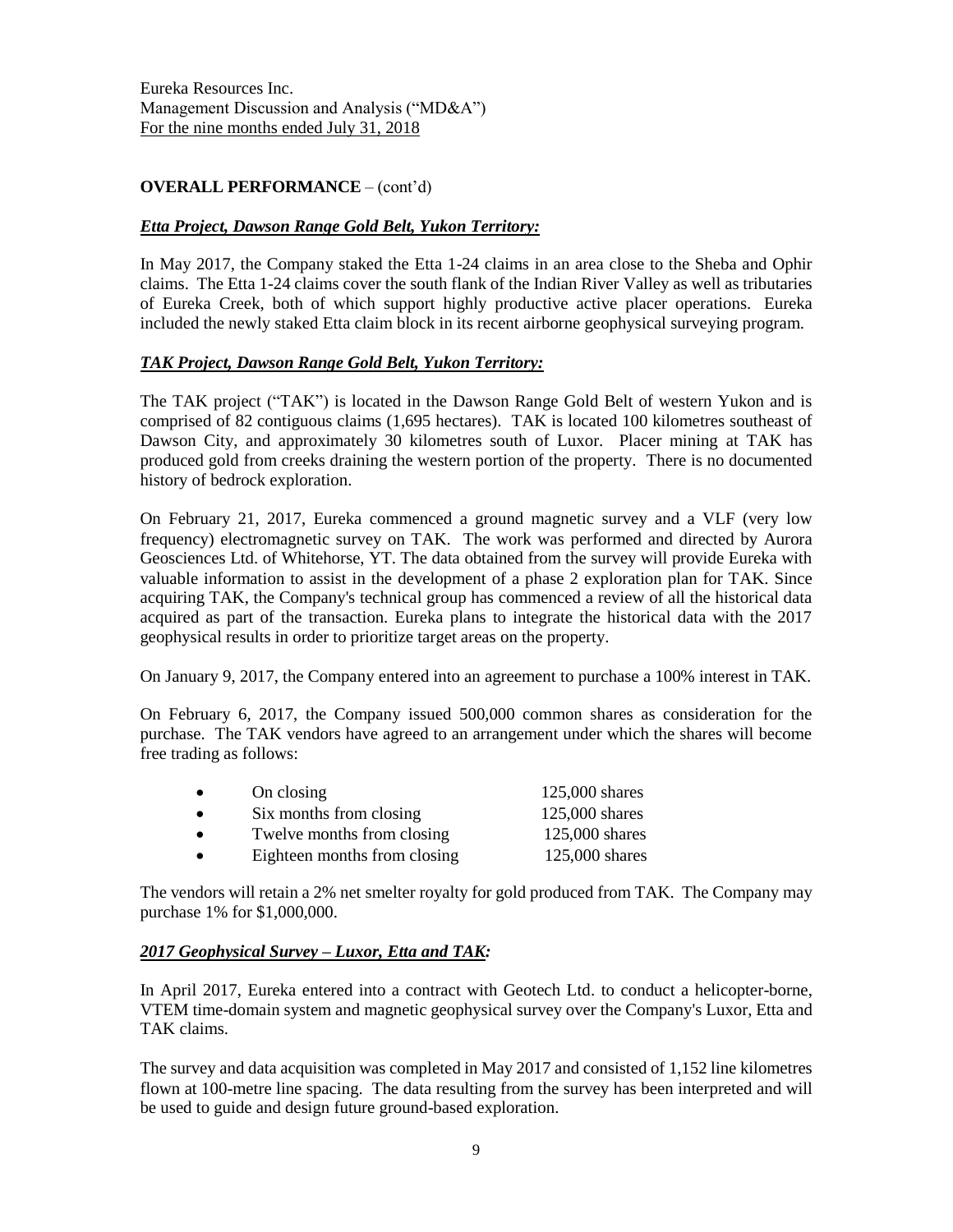# **OVERALL PERFORMANCE** – (cont'd)

## *CKN Project, Cariboo Mining Division, British Columbia:*

On April 5, 2017, the Company entered into an option agreement to earn a 100% interest in 2 claims covering 1,356 hectares known as the CKN Project ("CKN").

To earn the 100% interest, the Company would make the following cash and share payments to the vendor, and incur the following minimum exploration expenditures:

| Due Date                  | Cash             | Common<br><b>Shares</b>         | Exploration<br>Expenditures |
|---------------------------|------------------|---------------------------------|-----------------------------|
| <b>Closing Date</b>       | $$15,000$ (paid) | $50,000$ (issued) $\vert$ \$Nil |                             |
| On or before July 1, 2018 | \$20,000         | 100,000                         | \$40,000                    |
| On or before July 1, 2019 | \$30,000         | 100,000                         | \$80,000                    |
| On or before July 1, 2020 | \$50,000         | 200,000                         | \$100,000                   |
| On or before July 1, 2021 | \$100,000        | 250,000                         | \$Nil                       |

The vendor retained a 2% net smelter royalty on the property. The Company had the right to purchase one-half of the royalty for \$1,000,000 any time prior to commercial production.

On April 21, 2017, the Company received TSXV acceptance of the option agreement and issued 50,000 common shares with a fair value of \$4,750.

In May 2017, the Company staked 2 additional contiguous claims covering 491 hectares, bringing the total claim block to 1,847 hectares contained in 4 contiguous claims. The new staking covered the balance of a magnetic anomaly identified in British Columbia government data.

CKN is located adjacent to the northeast boundary of the Gibraltar copper-molybdenum mine currently operated by Taseko Mines Ltd. and is accessible by road from Williams Lake.

The Company completed a ground geological and geochemical study on the CKN property in the fall of 2017 to establish potential drill targets.

The Company terminated the option agreement on the CKN property on December 23, 2017. The Company recorded a write-off of exploration and evaluation assets of \$36,901 effective October 31, 2017.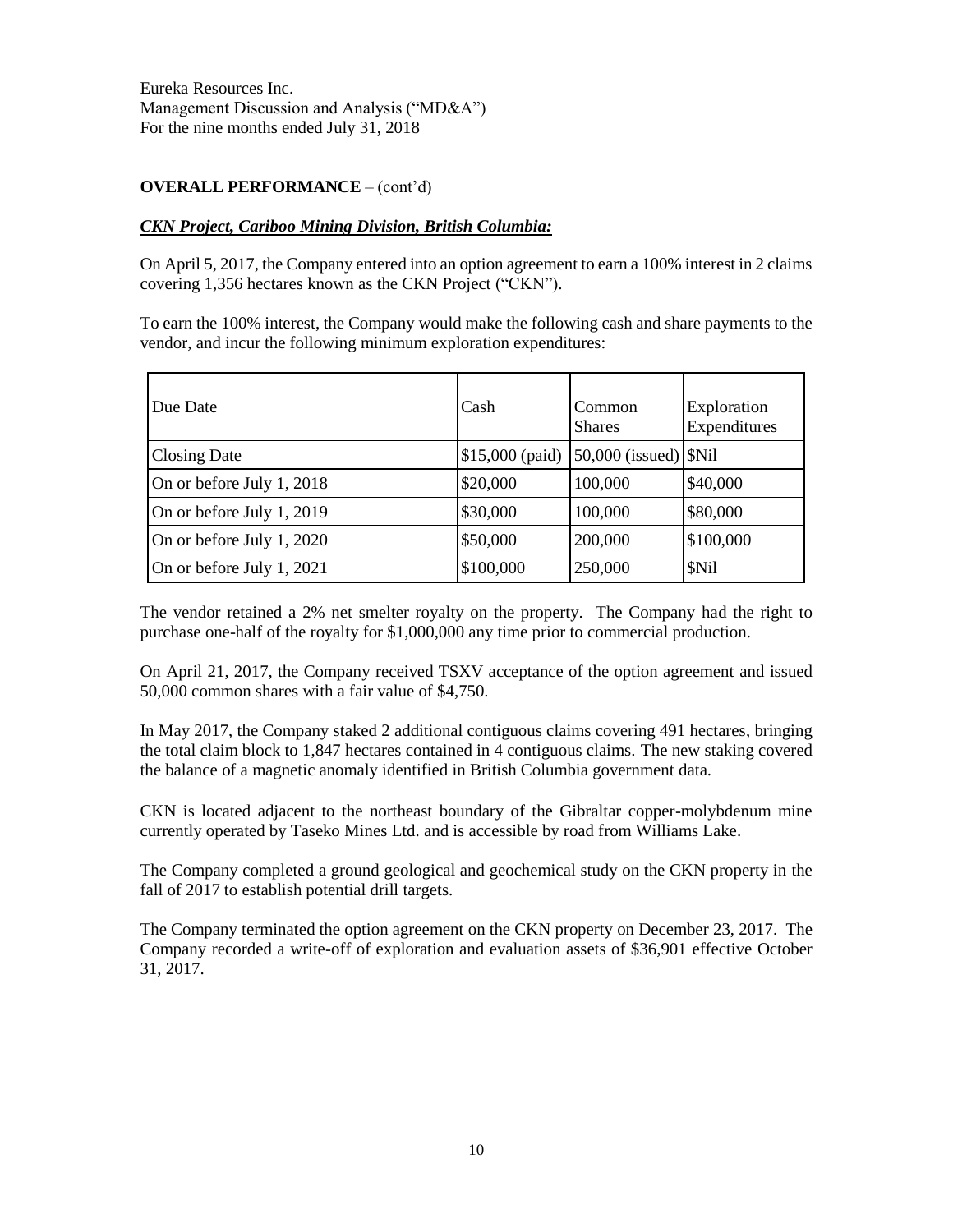## **OVERALL PERFORMANCE** – (cont'd)

### *Gemini Lithium Project, Esmeralda County, Nevada:*

Eureka owns a 50% interest in the Gemini Lithium Project ("Gemini") located in the Lida Valley, Esmeralda County, Nevada, approximately 40 km (26 miles) south of the Clayton Valley, which contains North America's only producing lithium mine.

Exploration work in 2016 consisted of ground TDEM and CSAMT surveys over Gemini West and Gemini East. The surveys were successful in determining conductive horizons within both subbasins indicating the possible presence of lithium-bearing brines.

*John R. Kerr, P.Eng., is the Company's designated Qualified Person for this MD&A within the meaning of National Instrument 43-101 and has reviewed and approved the technical information described herein.*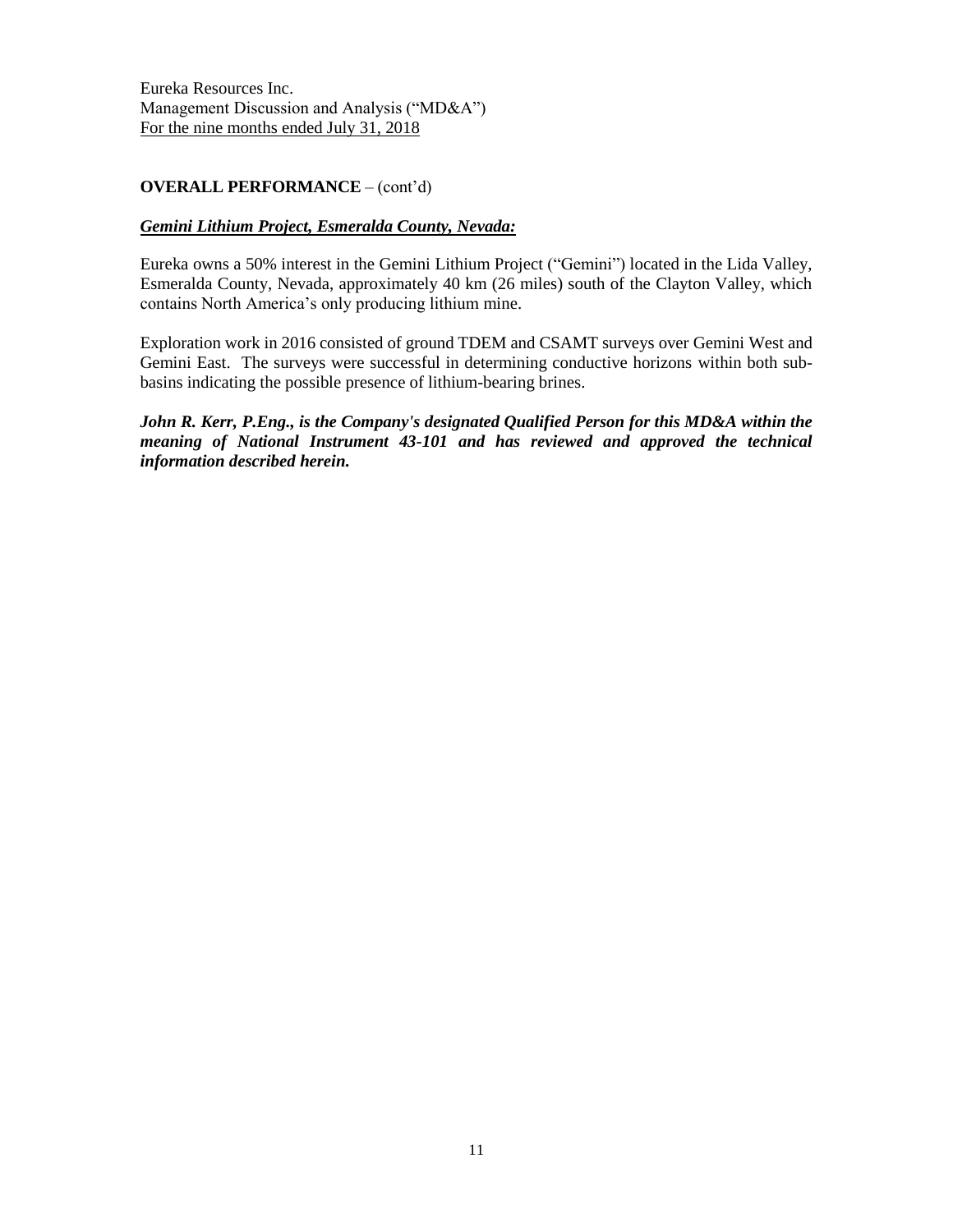### **SELECTED ANNUAL INFORMATION**

The following financial data is selected information for the most recently completed fiscal years:

|                                           |    | October 31.<br>2017      |    | October 31,<br>2016 | October 31,<br>2015 |
|-------------------------------------------|----|--------------------------|----|---------------------|---------------------|
| Total revenue                             |    | $\overline{\phantom{0}}$ |    | -                   |                     |
| Net and comprehensive income (loss)       | S  | (744,970)                |    | (463,680)           | 85,099              |
| Basic and diluted income (loss) per share | S  | (0.018)                  | \$ | (0.018)             | 0.005               |
| Total assets                              | \$ | 1,391,052                | S  | 782.327             | 169,006             |
| Total non-current liabilities             |    | $\overline{\phantom{0}}$ |    | -                   |                     |
| Dividends                                 |    | -                        |    | -                   |                     |

All the annual results were derived from audited financial statements prepared using IFRS.

# **RESULTS OF OPERATIONS**

The Company recorded a comprehensive loss of \$174,699 for the nine months ended July 31, 2018 compared to \$567,592 for the nine months ended July 31, 2017.

Consulting fees decreased to \$12,424 for the nine months ended July 31, 2018 compared to \$125,670 for the nine months ended July 31, 2017. During the nine months ended July 31, 2017, the Company incurred technical and due diligence costs related to property acquisitions.

Marketing expense was \$5,000 for the nine months ended July 31, 2018 compared to \$119,791 for the nine months ended July 31, 2017. During the nine months ended July 31, 2017, the Company completed a marketing program in Germany and an investment radio program in the United States.

Share-based compensation was \$Nil for the nine months ended July 31, 2018 compared to \$130,000 for the nine months ended July 31, 2017. The Company granted 1,150,000 stock options during the 2017 period.

During the nine months ended July 31, 2018, the Company received a Yukon Mining Exploration grant of \$80,000 compared to \$Nil for the nine months ended July 31, 2017.

During the nine months ended July 31, 2018, the Company received a BC Mining Exploration Tax Credit of \$18,096 compared to \$22,755 for the nine months ended July 31, 2017.

During the nine months ended July 31, 2018, the Company paid deferred acquisition costs of \$24,289 related to the proposed acquisition of Kore Mining Ltd.

During the nine months ended July 31, 2018, the Company paid exploration and evaluation costs of \$61,444 compared to \$415,281 during the nine months ended July 31, 2017.

During the nine months ended July 31, 2018, the Company received net proceeds from the issuance of common shares of \$119,446 compared to \$515,544 for the nine months ended July 31, 2017.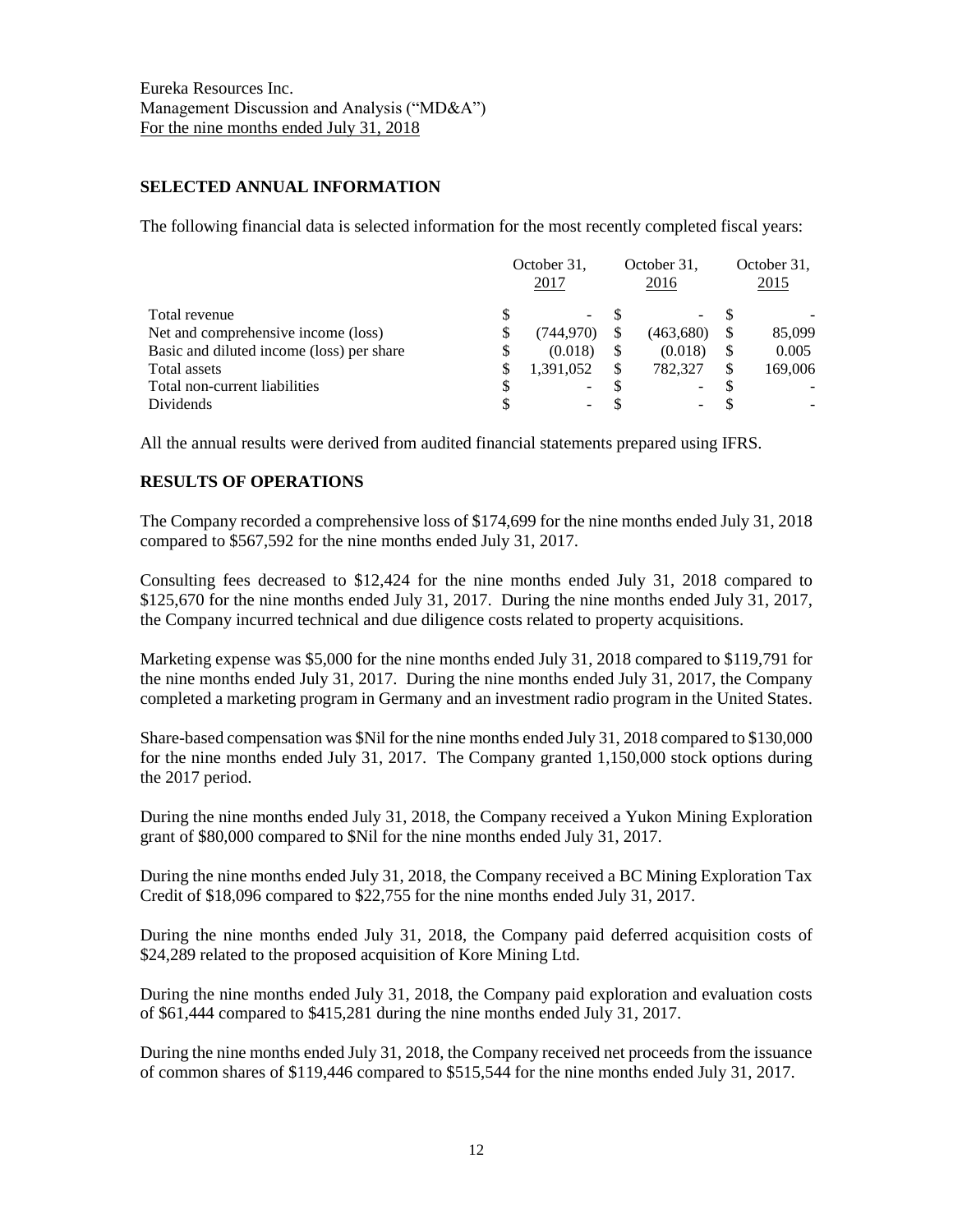# **SUMMARY OF QUARTERLY RESULTS**

The figures for the quarters ended October 31, 2017 and 2016 are calculated from the Company's annual audited consolidated financial statements. All other amounts are from unaudited condensed interim consolidated financial statements prepared by management.

|                                                                          | Q3<br>July 31,<br>2018 |                      | Q2<br>April 30,<br>2018 |                      | Q1<br>January 31,<br>2018 |                     | Q4<br>October 31,<br>2017 |                       |
|--------------------------------------------------------------------------|------------------------|----------------------|-------------------------|----------------------|---------------------------|---------------------|---------------------------|-----------------------|
| Total revenues<br>Comprehensive loss<br>Basic and diluted loss per share | \$<br>\$<br>\$         | (37, 944)<br>(0.001) | \$<br>\$<br>\$          | (75, 054)<br>(0.001) | S<br>S                    | (61,701)<br>(0.001) | S                         | (160, 470)<br>(0.004) |
|                                                                          |                        |                      |                         |                      |                           |                     |                           |                       |
|                                                                          |                        | Q3<br>July 31.       |                         | Q2<br>April 30,      |                           | Q1<br>January 31,   |                           | Q4<br>October 31,     |

|                                                                          | July 31, |                       | April 30, |                       | January 31,  |                       | October 31, |                       |
|--------------------------------------------------------------------------|----------|-----------------------|-----------|-----------------------|--------------|-----------------------|-------------|-----------------------|
|                                                                          | 2017     |                       | 2017      |                       | <u> 2017</u> |                       | 2016        |                       |
| Total revenues<br>Comprehensive loss<br>Basic and diluted loss per share | S<br>\$  | (156, 362)<br>(0.004) |           | (141, 079)<br>(0.003) |              | (270, 151)<br>(0.008) |             | (171, 051)<br>(0.006) |

Variances in quarterly results can be due to stock-based compensation incurred in a quarter as the Company's stock options generally vest on the grant date and therefore are fully expensed in the quarter in which they are granted. Another factor which could cause a significant variance in quarterly results would include the write-off of a mineral property.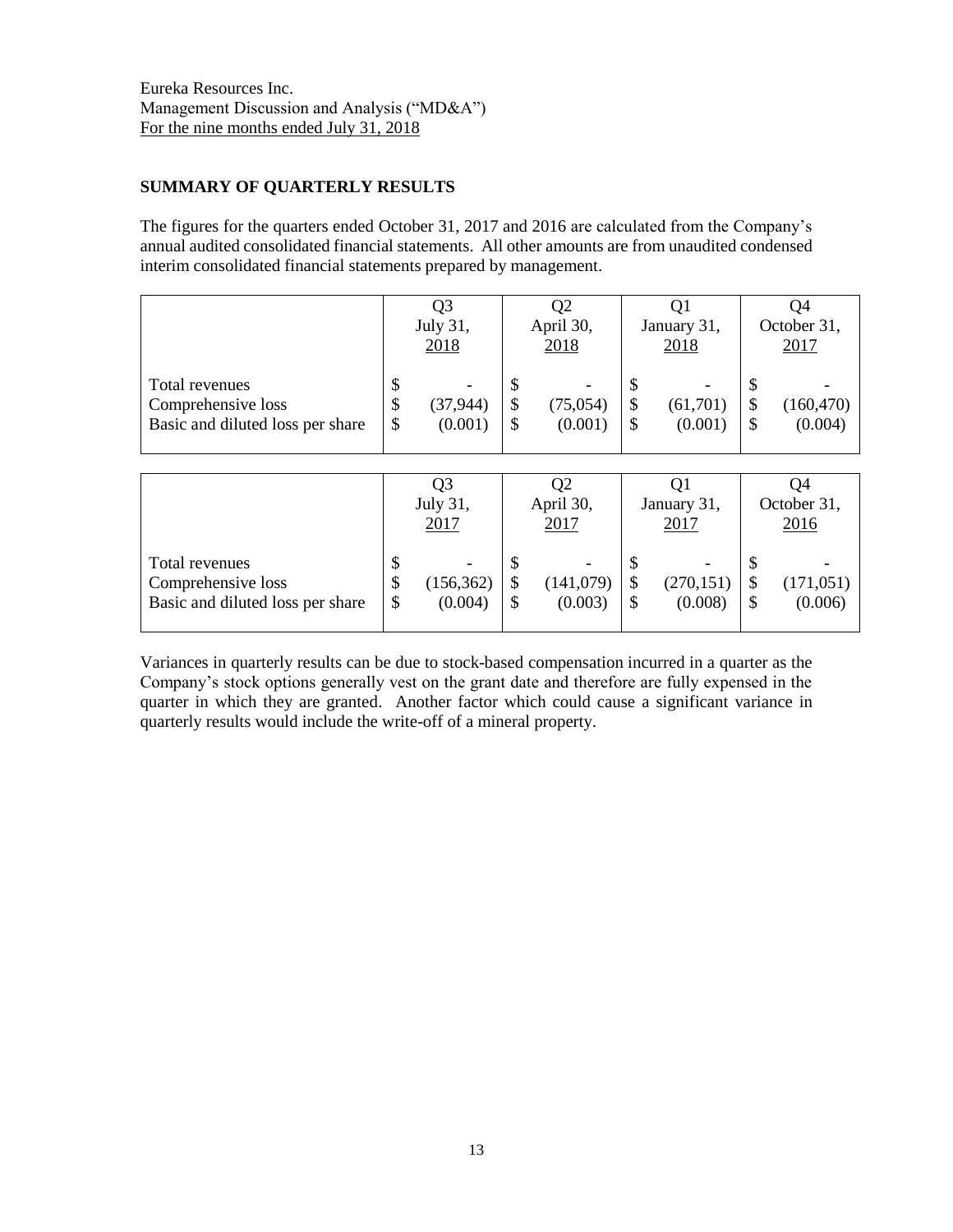# **LIQUIDITY AND CAPITAL RESOURCES**

The Company has a history of operating losses and at July 31, 2018 has an accumulated deficit of \$7,349,559. At July 31, 2018, the Company had a working capital deficiency of \$501,962. The Company will require additional equity financings in order to continue exploration of its mineral properties and fund its administrative expenses.

Historically, the Company has been able to fund administrative overheads and property acquisition, exploration and evaluation through equity financings. Uncertainty in the financial equity markets may make it difficult to raise capital through the private placement of shares. The junior mining industry is considered speculative in nature which could make it even more difficult to fund.

While the Company is using its best efforts to achieve its business plans by examining various financing alternatives, there is no assurance that the Company will be successful with its financing ventures.

### *Financing Activities*

### *Nine Months Ended July 31, 2018:*

### *Private Placement*

On December 28, 2017, the Company issued 4,000,000 common shares pursuant to the private placement of 4,000,000 common shares at \$0.025 per share for gross proceeds of \$100,000. In connection with the private placement, the Company paid finder's fees of \$4,550.

On January 22, 2018, the Company issued 750,000 common shares pursuant to the private placement of 750,000 common shares at \$0.035 per share for gross proceeds of \$26,250. In connection with the private placement, the Company paid finder's fees of \$367.

### *Shares for Debt*

On April 30, 2018, the Company issued 2,548,000 common shares at \$0.05 per share to settle outstanding debts of \$127,400. Included were 2,128,000 common shares issued to related parties to settle debts totalling \$106,400.

### *Year Ended October 31, 2017:*

### *Private Placement*

On May 31, 2017, the Company issued 6,340,430 units (3,261,055 flow-through units at \$0.09 per unit and 3,079,375 non-flow-through units at \$0.08 per unit) for total proceeds of \$539,845. The Company allocated proceeds of \$32,611 to other income for the flow-through premium on the flowthrough portion of the private placement. In addition, the Company allocated proceeds of \$63,404 to contributed surplus for the fair value of the warrants issued on the private placement.

Each flow-through unit consisted of one flow-through common share and one-half of one share purchase warrant. Each whole warrant entitled the holder to purchase an additional common share at \$0.15 per share until May 31, 2019.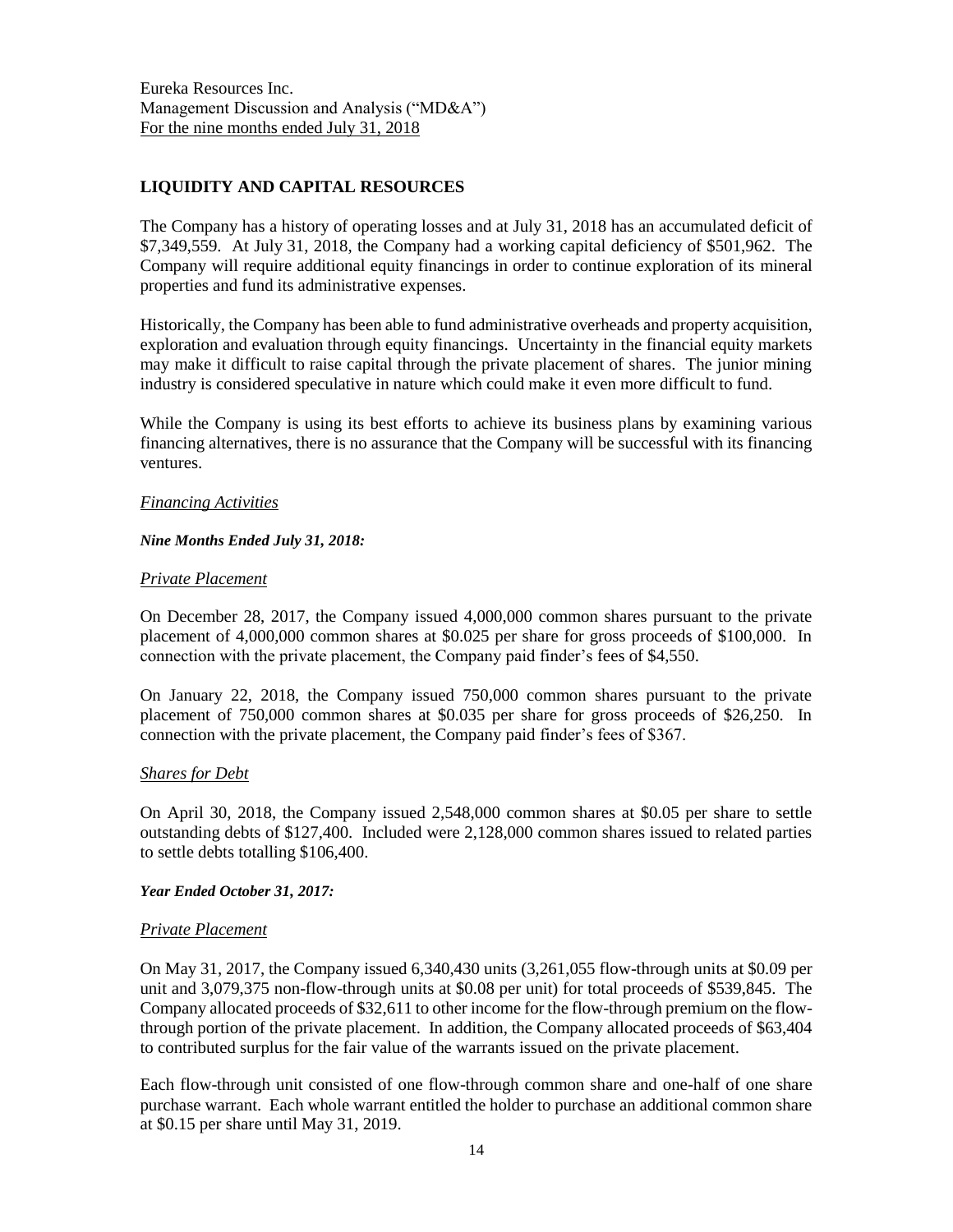# **LIQUIDITY AND CAPITAL RESOURCES**

#### *Financing Activities – (cont'd)*

#### *Year Ended October 31, 2017:*

Each non-flow-through unit consisted of one common share and one-half of one share purchase warrant. Each whole warrant entitled the holder to purchase an additional common share at \$0.15 per share until May 31, 2019. The proceeds from the issuance of the non-flow-through units were used for working capital.

The Company paid finder's fees of \$30,675, 187,500 common shares with a fair value of \$13,125, 187,500 share purchase warrants and 13,332 finder's warrants. Each share purchase warrant entitled the holder to purchase an additional common share at \$0.15 per share until May 31, 2019. Each finder's warrant entitled the holder to purchase a non-flow-through unit at \$0.09 per unit until May 31, 2019.

#### *Private Placement*

On December 29, 2016, the Company issued 707,000 common shares pursuant to the private placement of 707,000 flow-through units at \$0.10 per unit for gross proceeds of \$70,700. Each unit contained one flow-through common share and one-half of one share purchase warrant. Each full warrant entitled the holder to purchase an additional common share at \$0.15 per share until December 29, 2018.

In connection with the private placement, the Company paid finder's fees of \$1,992 and issued 19,920 finder's warrants. Each finder's warrant entitled the holder to purchase one non-flowthrough unit with the same terms as the private placement units at \$0.10 per unit until December 29, 2018.

#### *Finder's Warrants Exercised*

On January 20, 2017, the Company issued 38,500 common shares and 38,500 warrants exercisable at \$0.125 per share until April 29, 2018 pursuant to the exercise of 38,500 finder's warrants at \$0.075 for proceeds of \$2,887.

#### *Marketable Securities*

During the year ended October 31, 2017, the Company sold its marketable securities for proceeds of \$25,990 resulting in a gain on sale of marketable securities of \$990.

### **OFF BALANCE SHEET ARRANGEMENTS**

The Company has no off-balance sheet arrangements to report.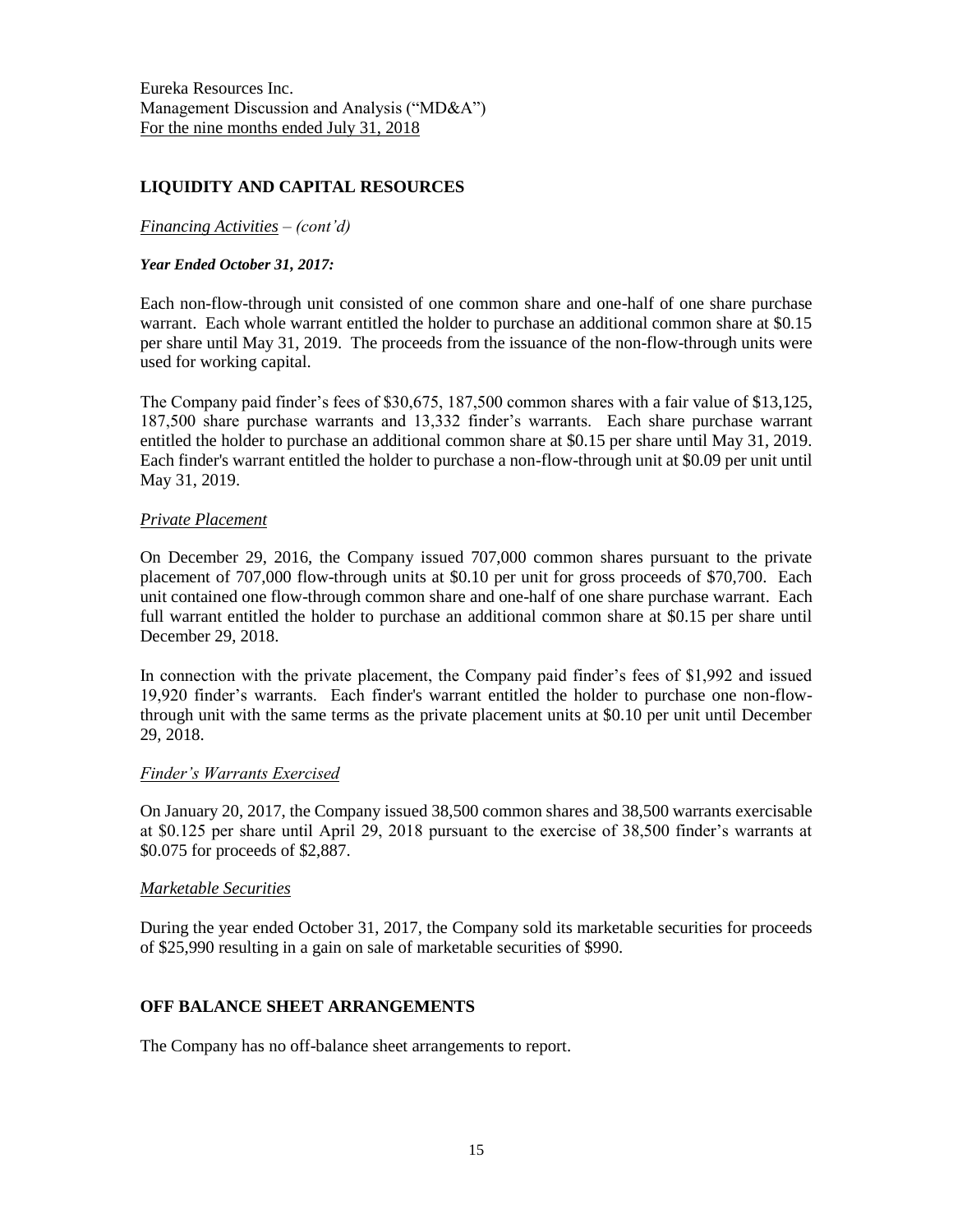# **TRANSACTIONS WITH RELATED PARTIES**

At October 1, 2018, the directors of the Company were Michael Sweatman, Warren Stanyer, John Kerr, Kristian Whitehead, Brent Petterson and Gary Vivian. The officers of the Company were Michael Sweatman (CEO), Brent Petterson (CFO) and Christina Boddy (Corporate Secretary). Additional related parties include MDS Management Ltd, MBP Management Ltd, Rhodanthe Corporate Services, Infiniti Drilling Corporation, Aurora Geoscience Ltd, companies with officers or directors in common, namely Michael Sweatman, Brent Petterson, Christina Boddy, Kristian Whitehead and Gary Vivian. Nevada Sunrise Gold Corporation is a public company with directors and officers in common with the Company.

During the nine months ended July 31, 2018 and 2017, the Company incurred the following charges by directors of the Company and by companies with directors and officers in common with the Company.

|                                                                     | 2018         |   | 2017    |
|---------------------------------------------------------------------|--------------|---|---------|
|                                                                     |              |   |         |
| Accounting fees (Petterson)                                         | \$<br>27,000 | S | 28,000  |
| Consulting fees (Stanyer, Kerr, Whitehead, Vivian)                  | 11,712       |   | 24,000  |
| Exploration and evaluation assets - acquisition (Nevada Sunrise)    |              |   | 11,000  |
| Exploration and evaluation assets - exploration (Whitehead, Vivian) | 99,225       |   | 125,865 |
| Management fees (Sweatman, Boddy)                                   | 54,000       |   | 54,000  |
| Share-based compensation                                            |              |   | 88,000  |
|                                                                     | 191.937      |   | 330,865 |

*Key Management Compensation:*

During the nine months ended July 31, 2018 and 2017, the Company incurred the following key management compensation charges. Key management includes the Company's directors and executive officers.

|                                                                     |   | 2018    |   | 2017    |
|---------------------------------------------------------------------|---|---------|---|---------|
|                                                                     |   |         |   |         |
| Accounting fees (Petterson)                                         | S | 27,000  | S | 28,000  |
| Consulting fees (Stanyer, Kerr, Whitehead, Vivian)                  |   | 11,712  |   | 24,000  |
| Exploration and evaluation assets - exploration (Whitehead, Vivian) |   | 99,225  |   | 125,865 |
| Management fees (Sweatman, Boddy)                                   |   | 54,000  |   | 54,000  |
| Share-based compensation                                            |   |         |   | 88,000  |
|                                                                     |   | 191.937 |   | 319,865 |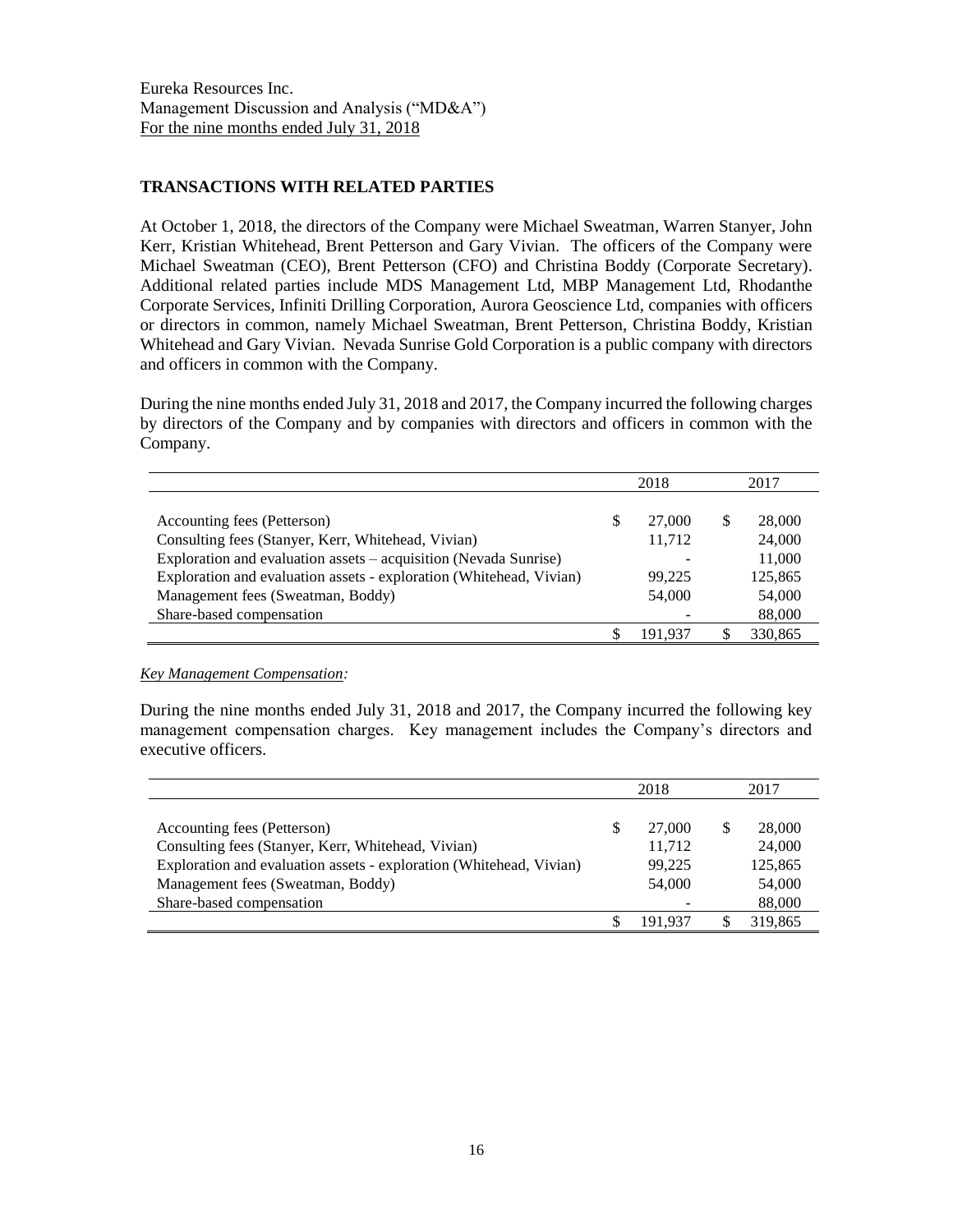## **TRANSACTIONS WITH RELATED PARTIES** – (cont'd)

During the nine months ended July 31, 2018 and 2017, share-based compensation expense related to stock options granted was as follows:

|                        | 2018 |    | 2017   |
|------------------------|------|----|--------|
| John Kerr              | \$   | S  | 12,000 |
| Kristian Whitehead     |      |    | 12,000 |
| Warren Stanyer         |      |    | 12,000 |
| Michael Sweatman       |      |    | 12,000 |
| <b>Brent Petterson</b> |      |    | 12,000 |
| Christina Boddy        |      |    | 12,000 |
| Gary Vivian            |      |    | 16,000 |
|                        | \$   | \$ | 88,000 |

At July 31, 2018, due to related parties includes \$187,523 (October 31, 2017 - \$290,397) payable to directors of the Company, to companies with directors and officers in common with the Company and to another public company with directors in common with the Company for fees and expenses.

At July 31, 2018 and October 31, 2017, due to related parties included the following:

|                                                   | July 31, |         | October 31,   |
|---------------------------------------------------|----------|---------|---------------|
|                                                   |          | 2018    | 2017          |
| Gary Vivian – fees                                | \$       |         | \$<br>3.000   |
| Aurora Geoscience Ltd – fees and expenses         |          | 7,350   | 140,408       |
| John Kerr - fees                                  |          |         | 4,500         |
| MBP Management Ltd - fees                         |          | 21,525  | 22,050        |
| MDS Management Ltd - fees                         |          | 38,325  | 29,400        |
| Mike Sweatman - expenses                          |          |         | 444           |
| John Kerr $\&$ Associates Ltd – fees and expenses |          |         | 2,078         |
| Rhodanthe Corporate Services - fees               |          | 10,500  | 14,700        |
| Warren Stanyer - fees                             |          | 5,250   | 7,350         |
| Nevada Sunrise Gold Corporation - expenses        |          | 19,850  | 22,060        |
| Infiniti Drilling Corp – fees and expenses        |          | 84,723  | 40,907        |
| Kristian Whitehead - fees                         |          |         | 3,500         |
|                                                   |          | 187,523 | \$<br>290,397 |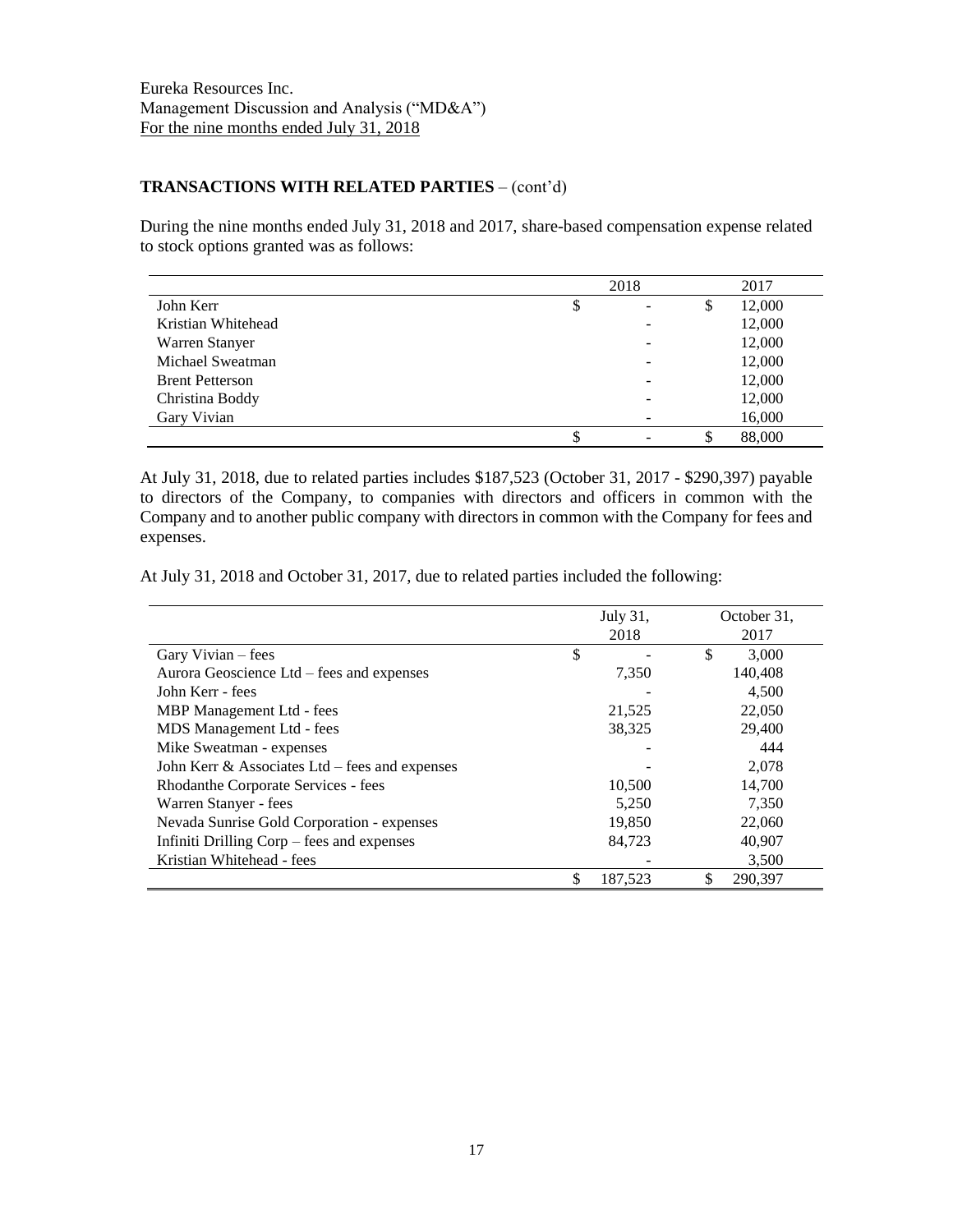# **PROPOSED TRANSACTION – ACQUISITION OF KORE MINING LTD.**

## *Acquisition of Kore Mining Ltd.*

On February 24, 2018, the Company signed an amalgamation agreement with Kore Mining Ltd. ("Kore"), a private British Columbia corporation, under which the Company agreed to acquire all of the issued and outstanding common shares of Kore in exchange for common shares of the Company by way of a three-cornered amalgamation. Kore, through its wholly-owned U.S. subsidiaries, owns 100% interests in the Imperial and Long Valley gold development projects, located in California, USA. The transaction will constitute a reverse takeover of the Company by Kore under the policies of the TSX Venture Exchange.

### *Share Consolidation*

As a condition of closing of the transaction, the Company will complete a consolidation of its issued and outstanding common shares on the basis of one post-consolidation common share for each ten pre-consolidation common shares.

At the Company's annual general and special meeting held on March 22, 2018, the shareholders of the Company authorized the board of directors to proceed with the share consolidation.

### *Terms of the Transaction*

The transaction will be effected by way of a three-cornered amalgamation, without court approval, under the Business Corporations Act (British Columbia), pursuant to which, through the amalgamation of a newly incorporated British Columbia subsidiary of the Company and Kore, the Company will acquire all of the issued and outstanding Kore common shares in exchange for the issuance of shares of the Company (on a post-consolidation basis) and Kore will become a subsidiary of the Company.

On April 30, 2018, the Company issued 2,548,000 common shares at \$0.05 per share to settle total indebtedness of \$127,400. As of the date of these financial statements, the Company has 53,010,402 common shares issued and outstanding which will be reduced to 5,301,040 common shares on a post-consolidation basis.

Pursuant to the terms of the agreement, the Company has agreed to issue three post-consolidation common shares in exchange for each Kore share, resulting in the shareholders of Kore being issued a total of 56,121,606 common shares (on a post-consolidation basis). The exchange ratio was determined on the basis of this number of shares outstanding at closing. If the actual number of outstanding shares immediately prior to the effective time is greater than such amount, then the exchange ratio will be adjusted to ensure that, immediately following the closing, the former Kore shareholders will hold no less than 91.8% of the total number of issued and outstanding shares (prior to giving effect to the private placement (as defined below)). The transaction is subject to various closing conditions, including the final receipt of approval of the TSX Venture Exchange.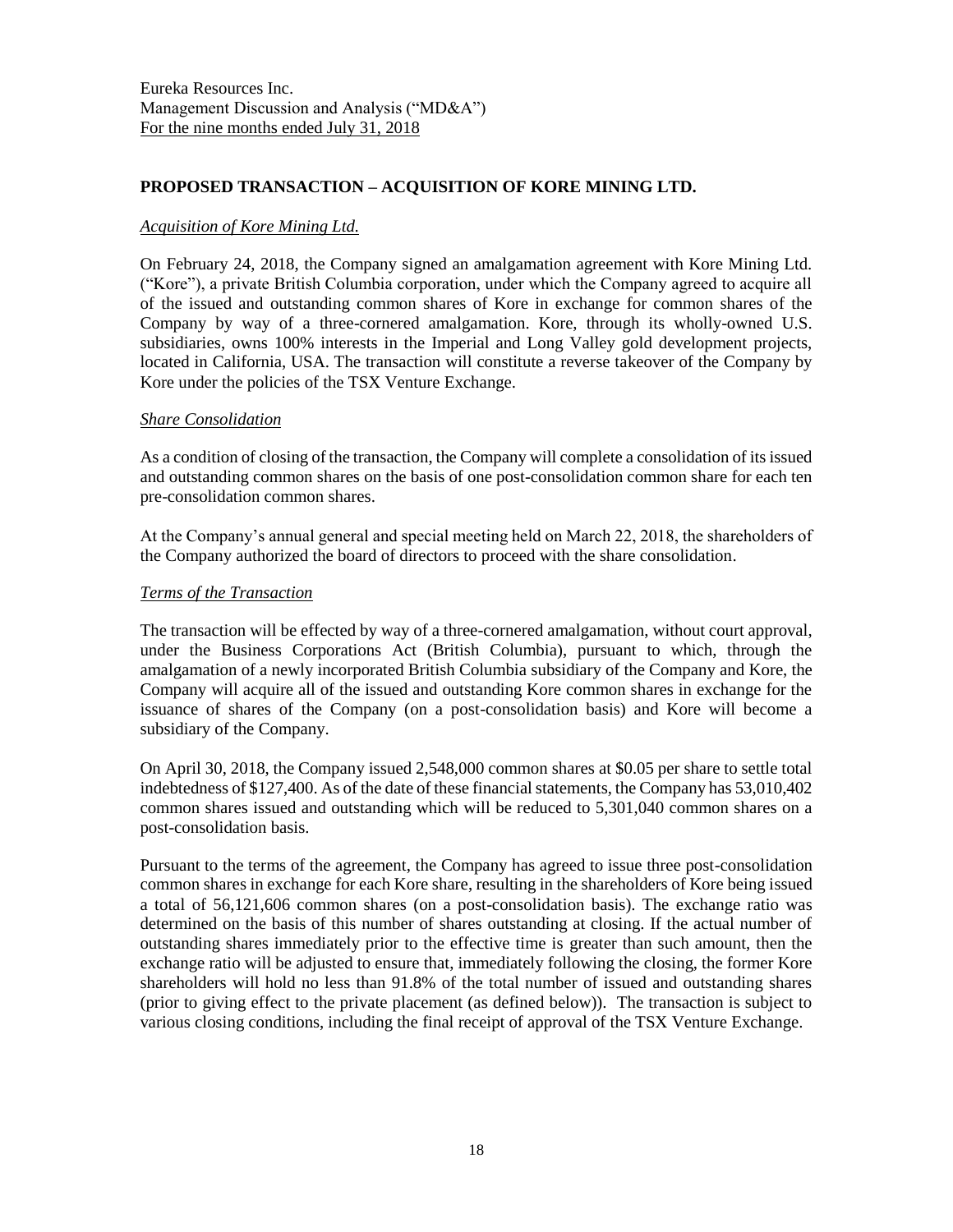# **PROPOSED TRANSACTION – ACQUISITION OF KORE MINING LTD.** – (cont'd)

Following the closing, the Company will continue on with the business of Kore and remain a Tier 2 Mining Issuer, with Kore as its operating subsidiary (with the Company, after the closing, being referred to herein as the resulting issuer). The resulting issuer is anticipated to hold all existing assets of the Company and Kore at closing. It is expected that, in connection with closing, the Company will change its name to Kore Mining Ltd., or such other name as agreed by the parties, with a corresponding change of trading symbol of the Company.

Certain common shares to be issued to Kore shareholders in connection with the transaction will be subject to escrow under the policies of the TSX Venture Exchange.

#### *Private Placement*

In connection with the transaction, the Company will undertake a private placement of subscription receipts for minimum gross proceeds of \$2,000,000 and maximum gross proceeds of \$7,000,000, on terms to be agreed to by the parties.

On April 12, 2018, the Company announced a brokered private placement of subscription receipts to be undertaken through PI Financial Corp. pursuant to which it will offer up to 44,000,000 subscription receipts at \$0.05 per subscription receipt for gross proceeds of up to \$2,200,000. The private placement offering is intended to be the concurrent financing in connection with the Company's acquisition of Kore.

Each subscription receipt will entitle the holder thereof the right to receive one unit of the Company. Each unit to be issued on conversion of the subscription receipts will consist of one common share and one-half of one share purchase warrant. Each full warrant will entitle the holder thereof the right to acquire an additional common share for a period of 24 months from the date of closing at \$0.075 per share.

The number of units underlying the subscription receipts will be adjusted to reflect the one for ten share consolidation such that an aggregate of up to 4,400,000 units will be issued on conversion of the subscription receipts at \$0.50 per unit with the attached warrants exercisable into common shares at \$0.75 per share.

The net proceeds of the private placement offering will be held in escrow and, upon satisfaction or waiver of certain conditions, including all conditions of the closing of the transaction, will be released to the Company.

Expiry of the warrants will be subject to an acceleration clause if, following the issuance of the warrants, the closing price of the Company's common shares equals or exceeds \$1.00 per share, on a post-consolidation basis, for a period of 10 consecutive trading days during the exercise period. In that case, the Company may accelerate the expiry date of the warrants to 30 calendar days from the date notice is given by the Company, by way of a news release to the holders of the warrants.

The Company has agreed to grant PI Financial Corp. the option to offer such number of additional subscription receipts as is equal to up to 15% cent of the subscription receipts issued under the private placement offering. The agent's option may be exercised in whole or in part at any time up to two days prior to the closing of the offering.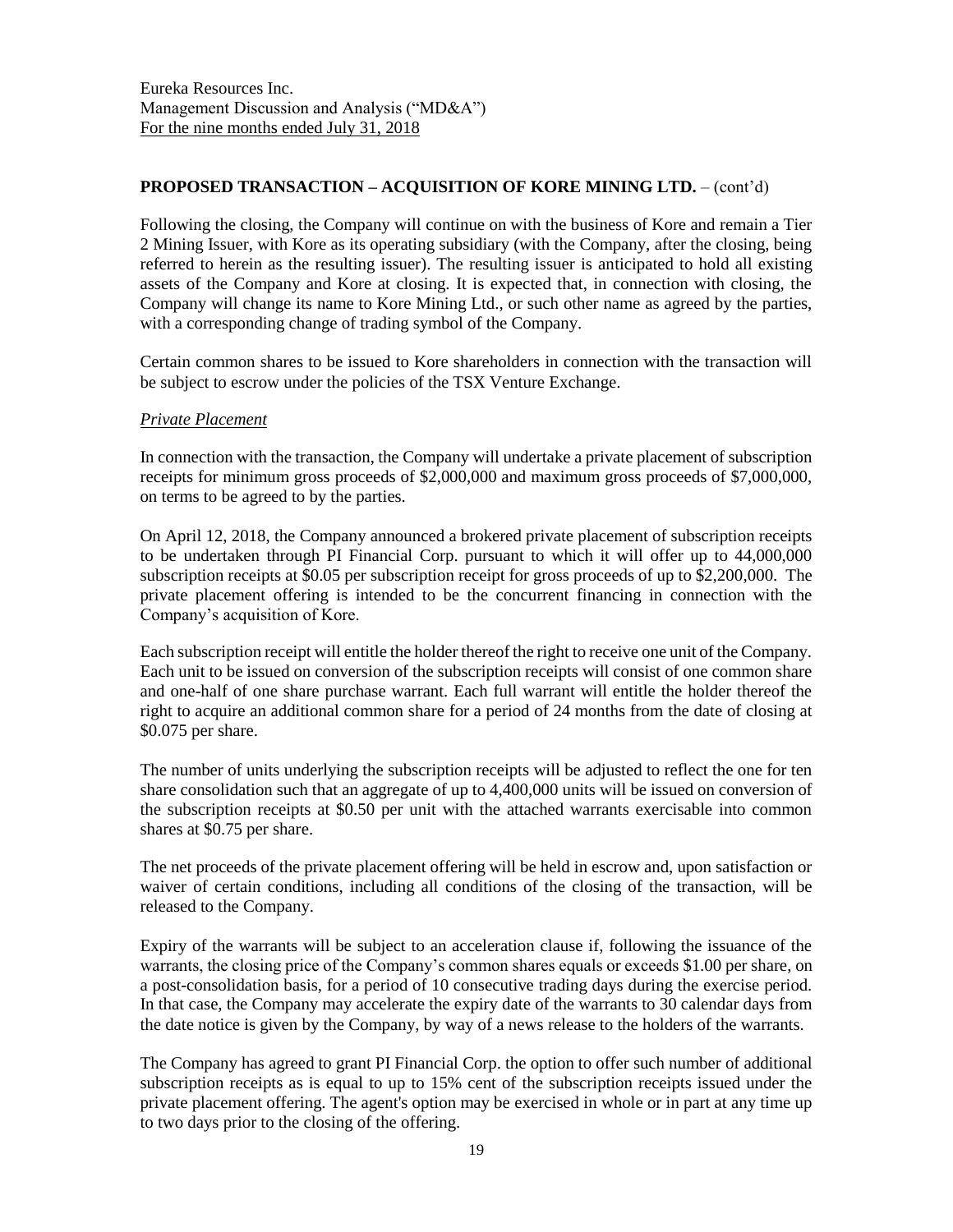# **PROPOSED TRANSACTION – ACQUISITION OF KORE MINING LTD.** – (cont'd)

The Company has agreed to pay the agent a cash commission equal to 7% of the gross proceeds of the offering (including any proceeds derived from exercise of the agent's option). In addition, subject to compliance with all required regulatory approvals, the Company will issue to the agent such number of compensation warrants as is equal to 7% of the aggregate subscription receipts sold under the offering (including on any exercise of the agent's option), each of which will entitle the agent to purchase one common share at \$0.05 per share on a pre-consolidation basis (\$0.50 per share on a post-consolidation basis) for a period of 24 months following the date of closing.

# *Conditions of Closing of the Transaction*

The transaction is subject to a number of terms and conditions, including, among other things:

- the Company and Kore obtaining all necessary consents, orders and regulatory approvals;
- completion of a private placement for minimum gross proceeds of \$2,000,000 and maximum gross proceeds of \$7,000,000;
- there being no material change occurring with respect to the businesses of the companies;
- satisfaction of obligations under the agreement relating to each of the parties;
- delivery by each of the parties of standard closing documents, including legal opinions;
- approval of the transaction by the shareholders of both companies;
- execution of support and voting agreements by all directors and officers of the companies and any shareholders holding greater than 10% of the issued and outstanding shares in either of the companies.

It is expected that, following closing, all of the current directors and officers of the Company will resign and the board of directors of the resulting issuer will consist of directors nominated by Kore. The new board shall be placed before shareholders of the resulting issuer for election at the next occurring shareholders meeting.

### *Exclusivity and Break Fees*

The Company and Kore have agreed to exclusivity terms in the agreement. However, nothing shall prohibit either party from complying with their duties and/or fiduciary obligations under applicable law, including, without limitation, with respect to any unsolicited proposal received by either party that may be superior to the transaction.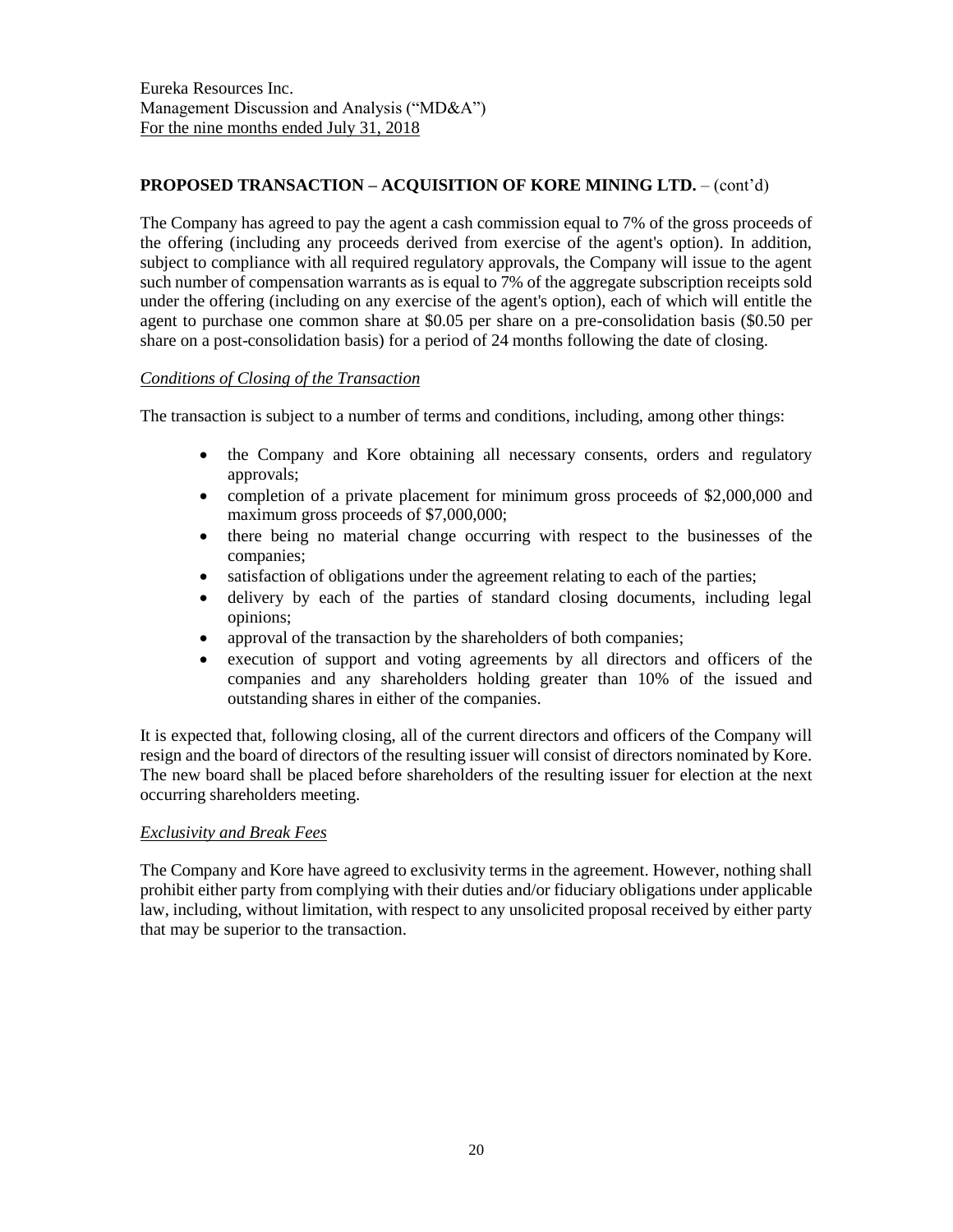# **PROPOSED TRANSACTION – ACQUISITION OF KORE MINING LTD.** – (cont'd)

The Company and Kore have each agreed to immediately notify the other party of any information it may receive concerning an actual or intended offer for any or all of its assets or any of its securities and shall allow the other party the opportunity to match any actual bona fide offer presented in writing within three business days of such notice. Should the other party elect not to match the actual or intended offer, and should the recipient accept the offer, the recipient of the accepted offer must pay the other party a break fee of \$50,000.

### *Principal Shareholders*

In connection with the transaction, it is expected that an aggregate of 19,500,300 shares of the Company will be issued to 1130447 B.C. Ltd. and 15,000,300 shares of the Company will be issued to Blaxland Pacific Management Corp. (each on a post-consolidation basis) in exchange for their Kore shares, representing approximately 31.9% and 24.5%, respectively, of the Company's outstanding shares following the closing. Each of these Kore shareholders is a privately incorporated British Columbia company. The foregoing percentages have been calculated based on there being 61,167,846 common shares of the Company issued and outstanding after giving effect to the transaction but before the issuance of any common shares in connection with the debt settlement and the private placement.

Trading in the Company's shares has been halted and is expected to remain halted until closing of the transaction.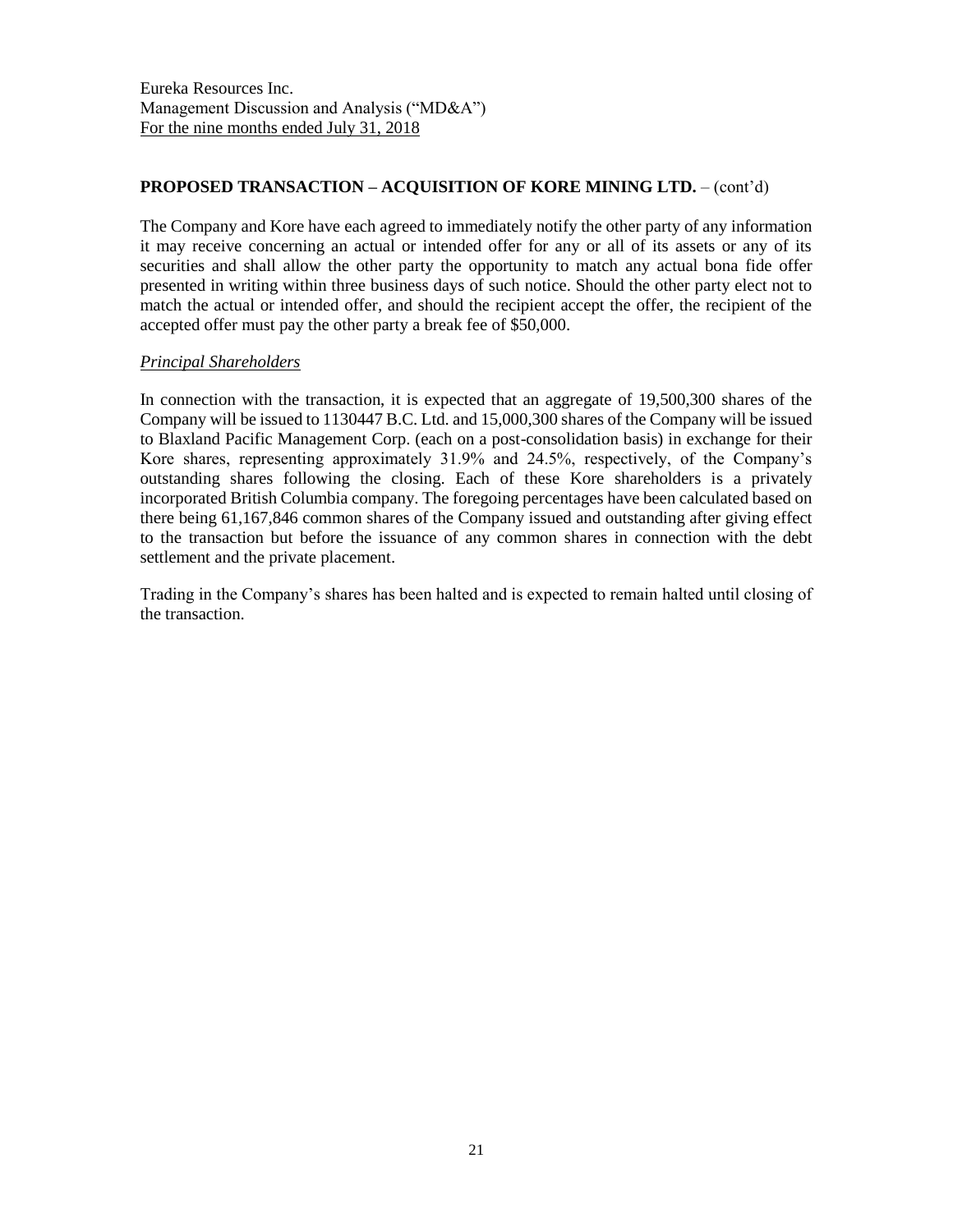# **CRITICAL ACCOUNTING ESTIMATES**

Significant assumptions about the future and other sources of estimation uncertainty that management has made at the end of the reporting period, that could result in a material adjustment to the carrying amounts of assets and liabilities in the event that actual results differ from assumptions made, relate to, but are not limited to, the following:

### *Exploration and Evaluation Assets*

The carrying amount of the Company's exploration and evaluation assets does not necessarily represent present or future values, and the Company's exploration and evaluation assets have been accounted for under the assumption that the carrying amount will be recoverable. Recoverability is dependent on various factors, including the discovery of economically recoverable reserves, the ability of the Company to obtain the necessary financing to complete the development and upon future profitable production or proceeds from the disposition of the mineral properties themselves. Additionally, there are numerous geological, economic, environmental and regulatory factors and uncertainties that could impact management's assessment as to the overall viability of its properties or to the ability to generate future cash flows necessary to cover or exceed the carrying value of the Company's exploration and evaluation assets.

# *Share-based Payments*

The estimation of share-based payments includes estimating the inputs used in calculating the fair value for share-based payments expense included in profit or loss and share-based share issuance costs included in equity. Share-based payments expense and share-based share issuance costs are estimated using the Black-Scholes options-pricing model as measured on the grant date to estimate the fair value of stock options. This model involves the input of highly subjective assumptions, including the expected price volatility of the Company's common shares, the expected life of the options, and the estimated forfeiture rate.

### *Income Taxes*

The estimation of income taxes includes evaluating the recoverability of deferred tax assets based on an assessment of the Company's ability to utilize the underlying future tax deductions against future taxable income prior to expiry of those deductions. Management assesses whether it is probable that some or all of the deferred income tax assets will not be realized. The ultimate realization of deferred tax assets is dependent upon the generation of future taxable income, which in turn is dependent upon the successful discovery, extraction, development and commercialization of mineral reserves. To the extent that management's assessment of the Company's ability to utilize future tax deductions changes, the Company would be required to recognize more or fewer deferred tax assets, and future income tax provisions or recoveries could be affected.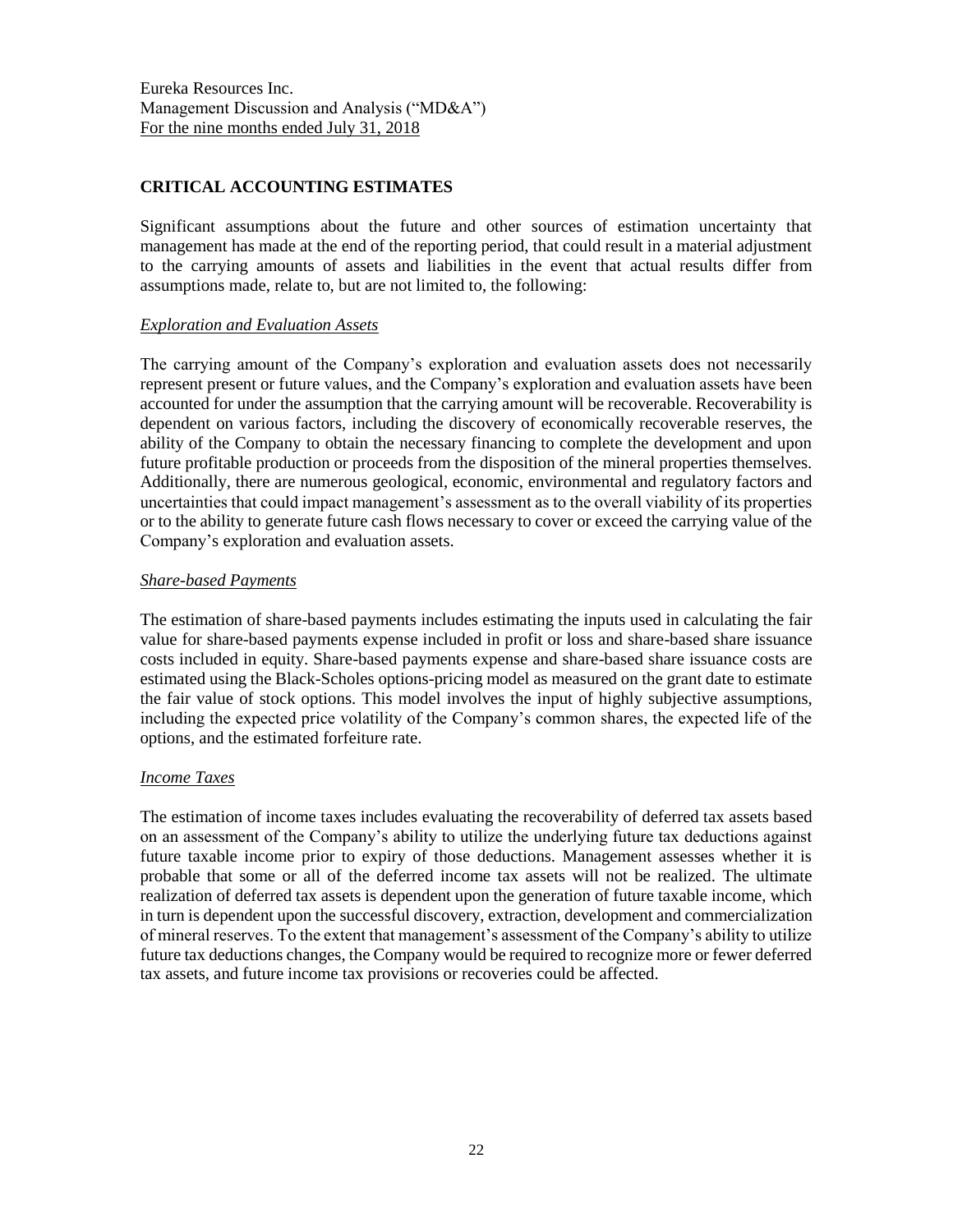# **CHANGES IN ACCOUNTING POLICIES**

There were no changes in the Company's significant accounting policies during the nine months ended July 31, 2018 that had a material effect on its condensed interim consolidated financial statements. The Company's significant accounting policies are disclosed in Note 3 to its condensed interim consolidated financial statements for the nine months ended July 31, 2018.

# *New Standards and Interpretations Not Yet Adopted*

Certain new standards, interpretations, amendments and improvements to existing standards were issued by the IASB or IFRIC that are mandatory for future accounting periods. The following have not yet been adopted by the Company and are being evaluated to determine their impact.

- IFRS 9: New standard that replaced IAS 39 for classification and measurement, effective for annual periods beginning on or after January 1, 2018.
- IFRS 16 Leases: New standard to establish principles for recognition, measurement, presentation and disclosure of leases with an impact on lessee accounting, effective for annual periods beginning on or after January 1, 2019.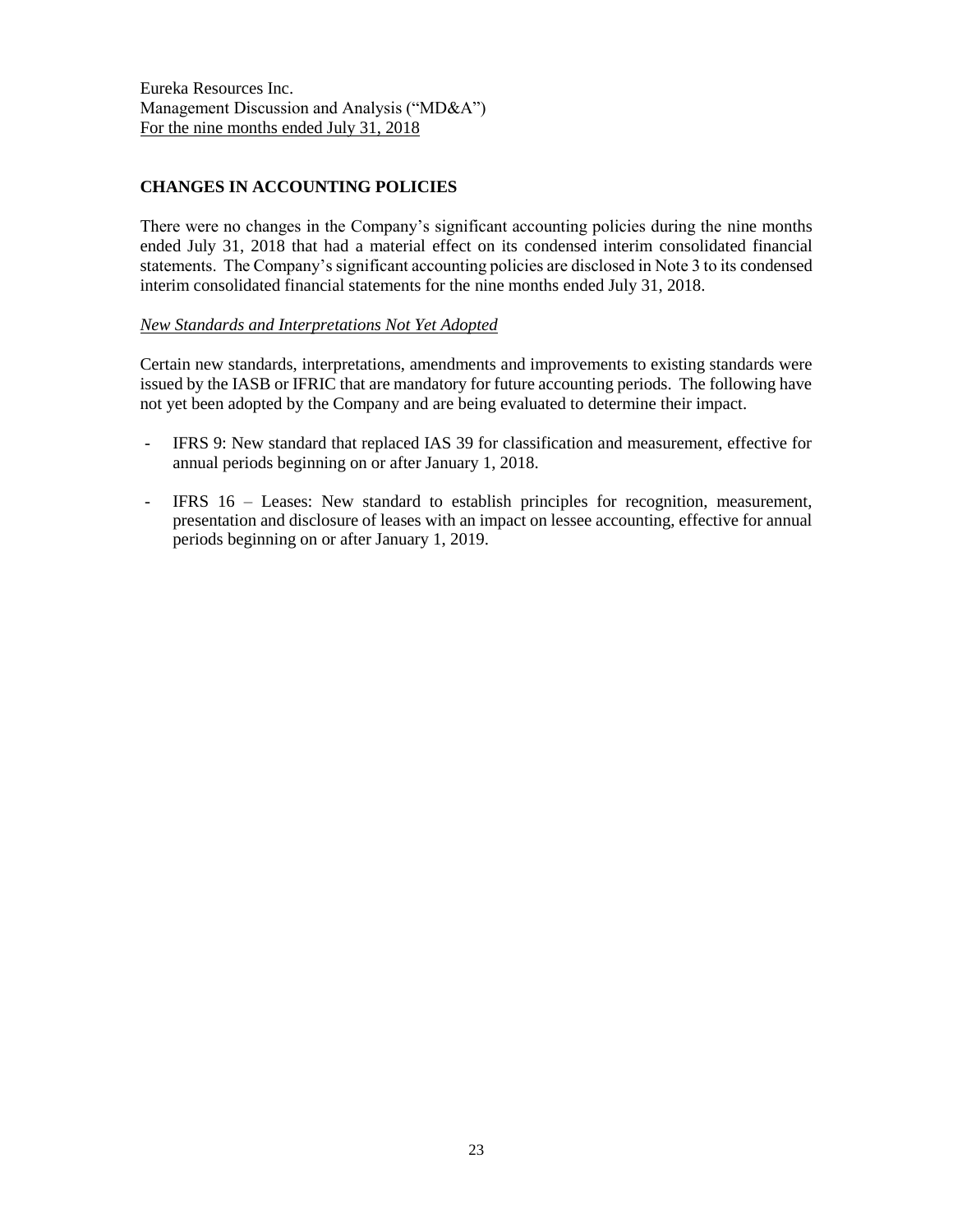## **FINANCIAL INSTRUMENTS AND OTHER INSTRUMENTS**

#### *Financial Assets*

All financial assets are initially recorded at fair value and designated upon inception into one of the following four categories: held to maturity, available for sale, loans and receivables or at fair value through profit or loss ("FVTPL").

Financial assets classified as FVTPL are measured at fair value with unrealized gains and losses recognized through profit or loss. The Company's cash is classified as FVTPL.

Financial assets classified as loans and receivables and held to maturity assets are measured at amortized cost. The Company's GST receivable, BC Mining Exploration Tax Credit receivable and Yukon Mining Exploration Grant receivable are classified as loans and receivables. Financial assets classified as available for sale are measured at fair value with unrealized gains and losses recognized in other comprehensive income and loss except for losses in value that are considered other than temporary which are recognized in profit or loss. As at July 31, 2018 and October 31, 2017, the Company has not classified any financial assets as held to maturity or available for sale. The Company classifies its reclamation bonds as held to maturity.

Transaction costs associated with FVTPL financial assets are expensed as incurred, while transaction costs associated with all other financial assets are included in the initial carrying amount of the asset.

At each reporting date, the Company assesses whether there is objective evidence that a financial asset is impaired. If such evidence exists, the Company recognizes an impairment loss as follows:

- a) Financial assets carried at amortized cost: The loss is the difference between the amortized cost of the asset and the present value of the estimated future cash flows, discounted using the instrument's original effective interest rate. The carrying amount of the asset is reduced by this amount either directly or indirectly through the use of an allowance account.
- b) Available-for-sale financial assets: The impairment loss is the difference between the original cost of the asset and its fair value at the measurement date, less any impairment losses previously recognized in the statement of loss and comprehensive loss. This amount represents the cumulative loss in accumulated other comprehensive income that is reclassified to the statement of loss and comprehensive loss.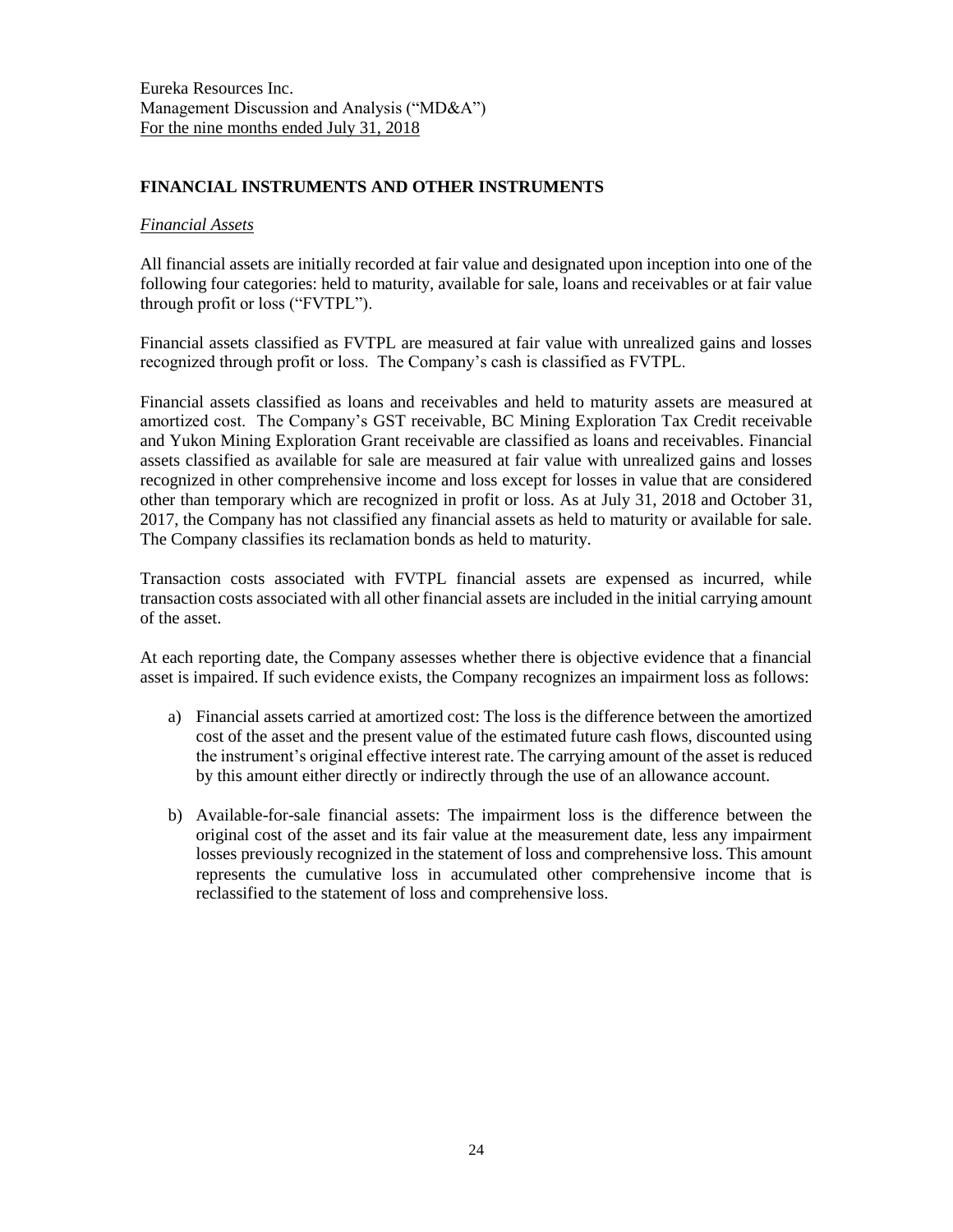## **FINANCIAL INSTRUMENTS AND OTHER INSTRUMENTS** – (cont'd)

#### *Financial Liabilities*

All financial liabilities are initially recorded at fair value and designated upon inception as FVTPL or other financial liabilities.

Financial liabilities classified as other financial liabilities are initially recognized at fair value less directly attributable transaction costs. After initial recognition, other financial liabilities are subsequently measured at amortized cost using the effective interest rate method. The effective interest rate method is a method of calculating the amortized cost of a financial liability and of allocating interest expense over the relevant period. The effective interest rate is the rate that discounts estimated future cash payments through the expected life of the financial liability, or, where appropriate, a shorter period. The Company's accounts payable and accrued liabilities and due from related parties are classified as other financial liabilities.

Financial liabilities classified as FVTPL include financial liabilities held for trading and financial liabilities designated upon initial recognition as FVTPL. Derivatives, including separated embedded derivatives are also classified as held for trading and recognized at fair value with changes in fair value recognized in profit or loss unless they are designated as effective hedging instruments. Fair value changes on financial liabilities classified as FVTPL are recognized in profit or loss.

Financial instruments measured at fair value are classified into one of three levels in the fair value hierarchy according to the relative reliability of the inputs used to estimate the fair values. The three levels of the fair value hierarchy are:

- Level 1 Unadjusted quoted prices in active markets for identical assets or liabilities;
- Level  $2$  Inputs other than quoted prices that are observable for the asset or liability either directly or indirectly; and
- Level 3 Inputs that are not based on observable market data.

The fair values of the Company's receivables, accounts payable and accrued liabilities and due to related parties approximate their carrying values because of the short-term nature of these instruments.

The following table illustrates the classification of the Company's financial instruments within the fair value hierarchy as at July 31, 2018 and October 31, 2017:

|                           | Level 1     | Level 2                        |    | Level 3 |
|---------------------------|-------------|--------------------------------|----|---------|
| October 31, 2017:<br>Cash | \$<br>2,686 | \$<br>$\overline{\phantom{0}}$ | ъ  |         |
| Restricted cash           | 72,011      |                                |    |         |
| July 31, 2018:<br>Cash    | 853         | \$                             | J. |         |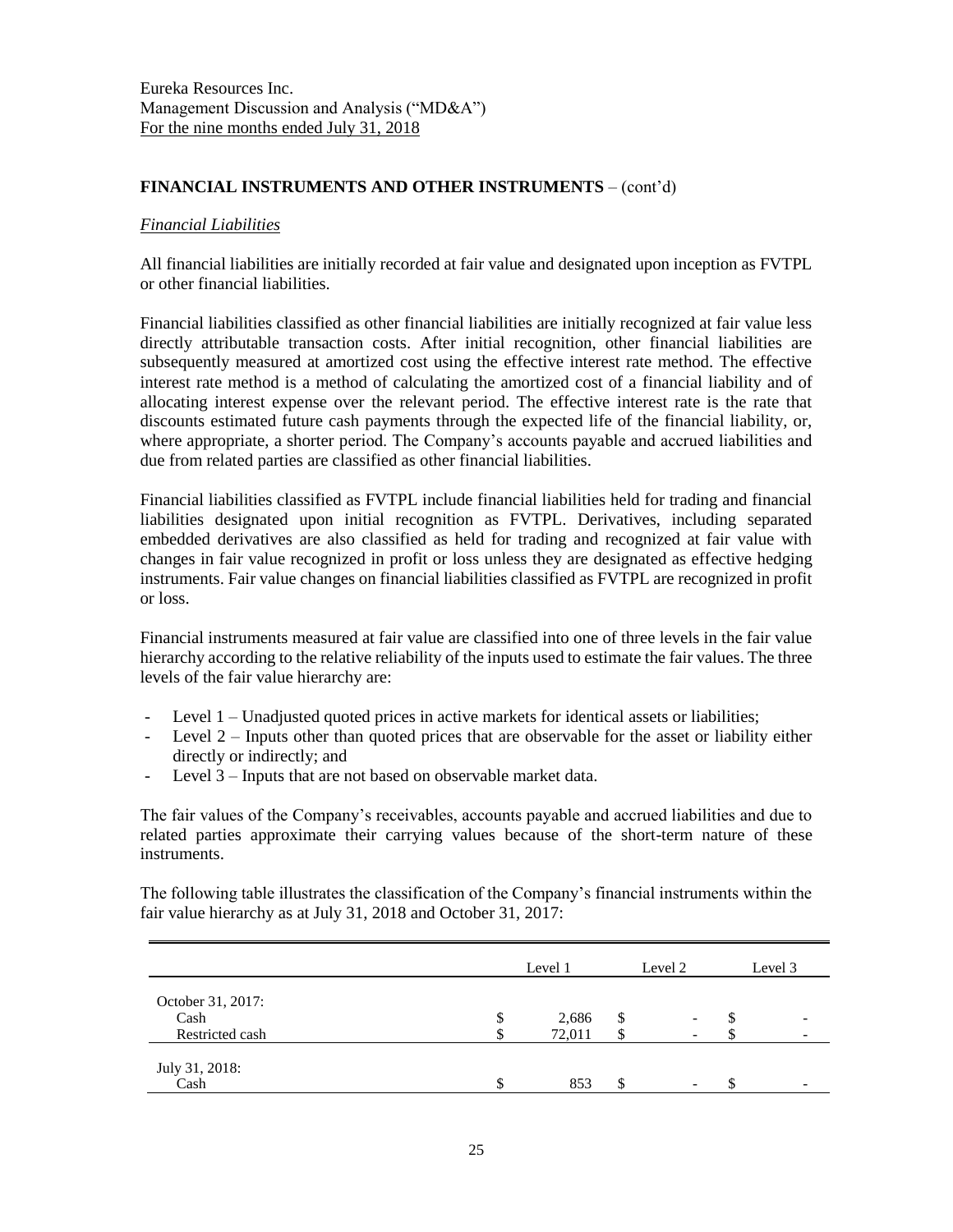# **FINANCIAL INSTRUMENTS AND OTHER INSTRUMENTS** – (cont'd)

The Company's risk exposures and the impact on its financial instruments are summarized below:

#### *Credit risk*

The Company's cash is held with large financial institutions. The Company's receivables consist of sales taxes and exploration tax credits receivable from the Government of Canada and the Governments of British Columbia and the Yukon Territory. Management believes that credit risk concentration with respect to receivables is remote.

### *Liquidity risk*

The Company's approach to managing liquidity risk is to ensure that it will have sufficient liquidity to meet liabilities when due. At July 31, 2018, the Company had cash of \$853 to settle current liabilities of \$525,217. Management intends to raise additional funds through equity financings or shares for debt to meet its current liabilities when they become due.

#### *Market risk*

Market risk is the risk of loss that may arise from changes in market factors such as interest rates, and commodity and equity prices.

### a) *Interest rate risk:*

The Company has cash which is not subject to significant risks in fluctuating interest rates. The Company's current policy is to invest excess cash in investment-grade short-term deposit certificates issued by its banking institutions. The Company periodically monitors the investments it makes and is satisfied with the credit ratings of its banks. An increase to interest rates by 1% would have an insignificant effect on operations.

b) *Price risk:*

The Company is exposed to price risk with respect to commodity and equity prices. Equity price risk is defined as the potential adverse impact on the Company's earnings due to movements in individual equity prices or general movements in the level of the stock market. The Company's marketable securities are subject to price risk. Commodity price risk is defined as the potential adverse impact on earnings and economic value due to commodity price movements and volatilities. The Company closely monitors commodity prices of gold, individual equity movements, and the stock market to determine the appropriate course of action to be taken by the Company.

### c) *Foreign currency risk:*

The Company is exposed to foreign currency risk on fluctuations related to cash and accounts payable denominated in US dollars. As at July 31, 2018 and October 31, 2017, a 10% fluctuation in the US Dollar against the Canadian Dollar would not have a significant impact on profit and loss.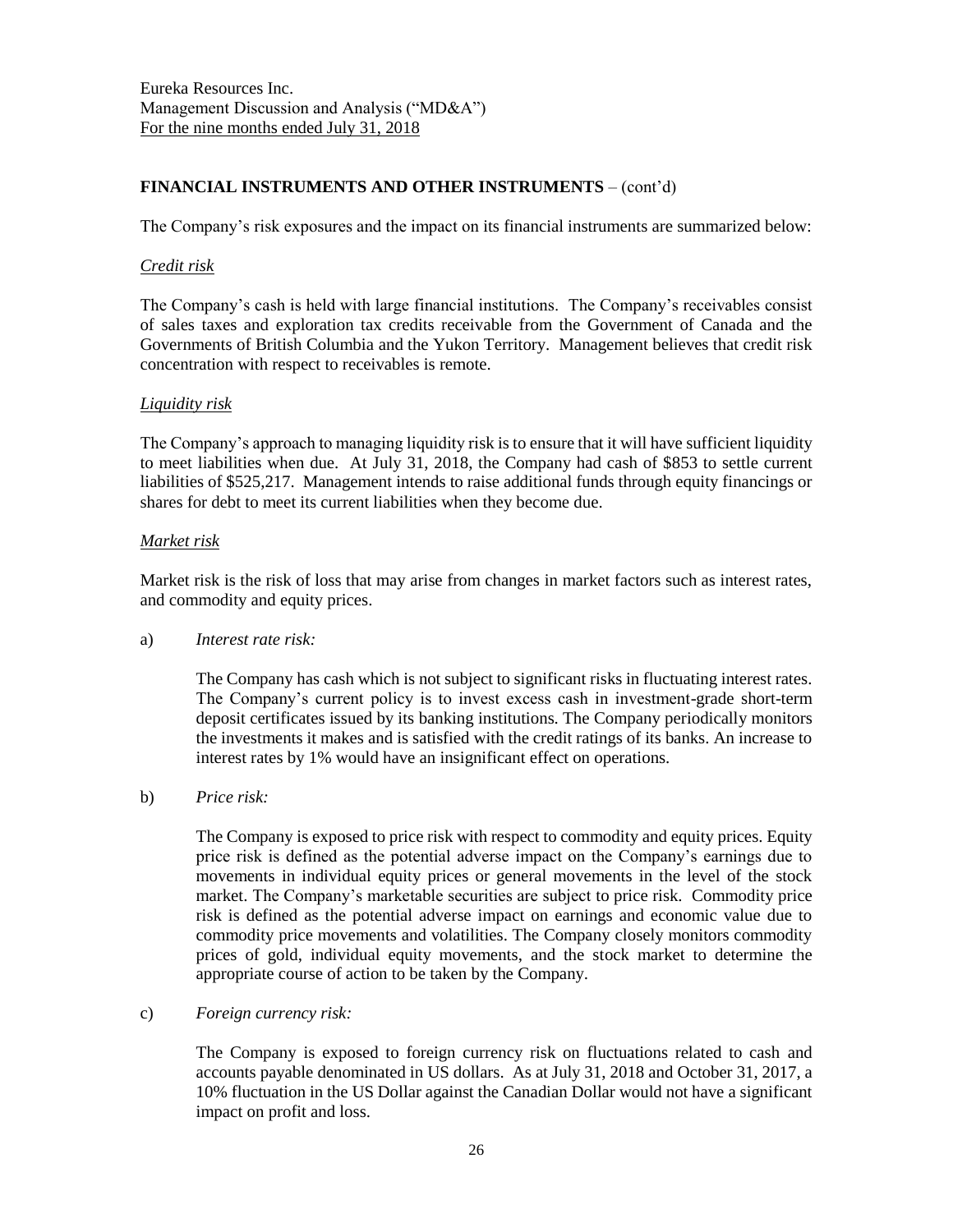# **RISKS AND UNCERTAINTIES**

In addition to the risks and uncertainties detailed earlier in this MD&A, the Company is also subject to other risks and uncertainties including the following:

### *General Risk Associated with the Mining Industry*

The business of mineral deposit exploration and extraction involves a high degree of risk. Few properties that are explored ultimately become producing mines. At present, none of the Company's properties has a known commercial ore deposit. The main operating risks include: securing adequate funding to maintain and advance exploration properties; ensuring ownership of and access to mineral properties by confirmation that claims and agreements are in good standing and obtaining permits for drilling and other exploration activities. The market prices for gold and other metals can be volatile and there is no assurance that a profitable market will exist for a production decision to be made or for the ultimate sale of the metals even if commercial quantities of precious and other metals are discovered.

Exploration and development activities involve risks which careful evaluation, experience and knowledge may not, in some cases eliminate. The commercial viability of any mineral deposit depends on many factors not all of which are within the control of management. Some of the factors that affect the financial viability of a given mineral deposit include its size, grade and proximity to infrastructure, government regulation, taxes, royalties, land tenure, land use, environmental protection and reclamation and closure obligations, have an impact on the economic viability of a mineral deposit. Management attempts to mitigate its exploration risk and may employ a strategy of joint ventures with other companies which balance the risk while at the same time allowing properties to be advanced.

### *Dependence on Key Personnel*

Loss of certain members of the executive team or key operational leaders of the Company could have a disruptive effect on the implementation of the Company's business strategy and the efficient running of day-to-day operations until their replacement is found. Recruiting personnel is time consuming and expensive and competition for qualified personnel may be intense. The Company may be unable to retain its key employees or attract, assimilate, retain or train other necessary qualified employees, which may restrict its growth potential.

#### *Competitive Industry*

Mining industry is intensely competitive and the Company will compete with other companies that have far greater resources.

### *Title to Mineral Properties*

Although the Company has taken steps to verify title to mineral properties in which it has an interest, these procedures do not guarantee the Company's title. Such properties may be subject to prior agreements or transfers and title may be affected by undetected defects.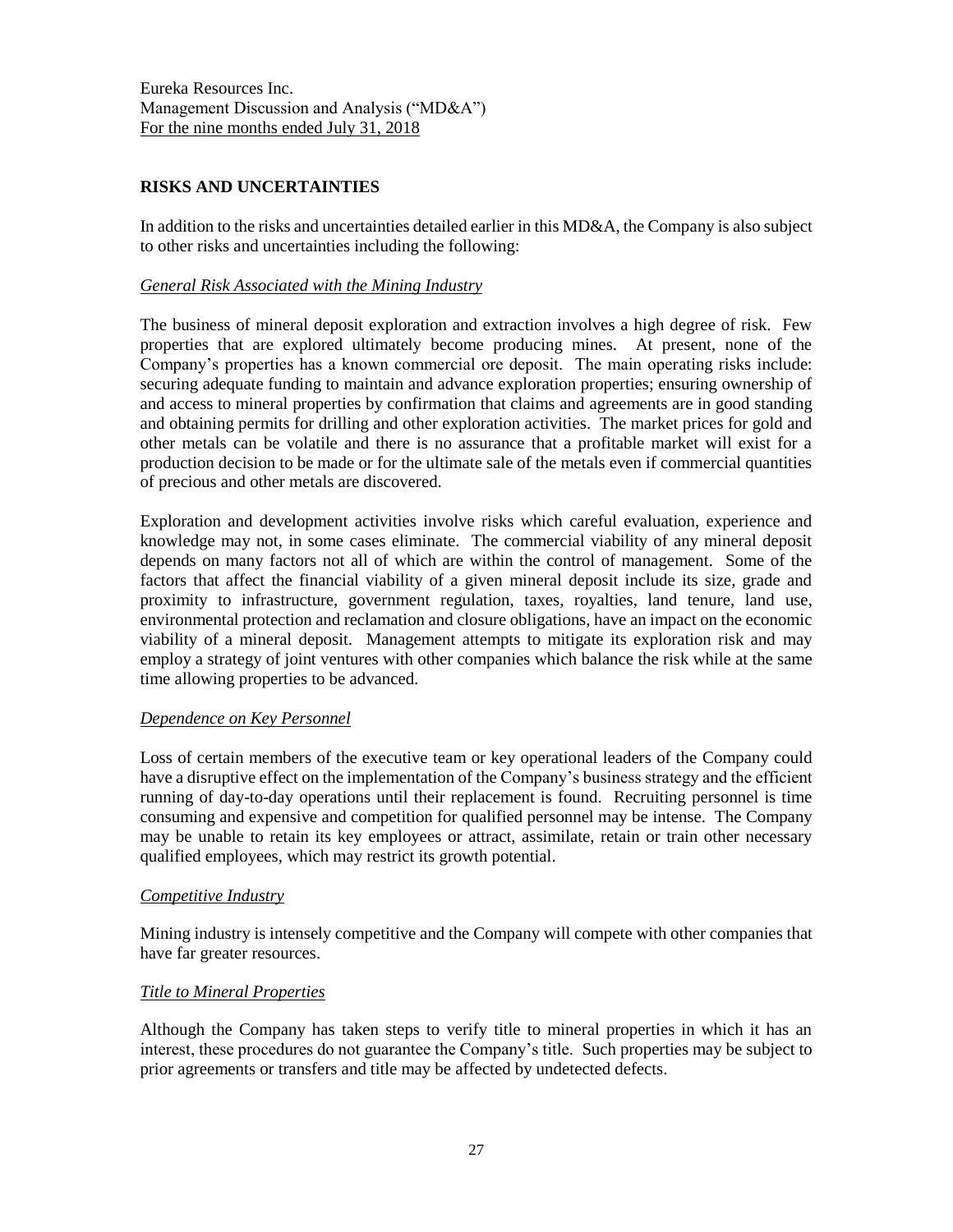### **RISKS AND UNCERTAINTIES** – (cont'd)

#### *Permits and Licences*

The operations of the Company will require licences and permits from various governmental authorities, which have been applied for and/or will be applied for at the proper time. There can, however, be no assurance that the Company will be able to obtain all necessary licences and permits required to carry out exploration, development and mining operations of its projects.

#### *Environmental Regulation*

The operations of the Company are subject to environmental regulations promulgated by government agencies from time to time. Environmental legislation provides for restrictions and prohibitions on spills, releases or emissions or various substances produced in association with certain mining industry operations, such as seepage from tailings disposal areas, which would result in environmental pollution. A breach of such legislation may result in the imposition of fines and penalties. In addition, certain types of operations require the submission and approval of environmental impact assessments. Environmental legislation is evolving in a manner which means stricter standards, and enforcement, fines and penalties for non-compliance are becoming more stringent. Environmental assessments of proposed projects carry a heightened degree of responsibility for companies and their directors, officers and employees. The cost of compliance with changes in governmental regulations has the potential to reduce the profitability of future operations. The Company may become subject to liability for pollutions or hazards against which it cannot insure or again which it may elect not to insure where premium costs are disproportionate to the Company's perception of the relevant risks. The payment of such insurance premiums and of such liabilities would reduce the funds available for exploration and production activities.

### *Estimates of Mineral Resources May Not Be Realized*

The mineral resource estimates published from time to time by the Company with respect to its properties are estimates only and no assurance can be given that any particular level of recovery of minerals will in fact be realized or that an identified resource will ever qualify as a commercially mineable (or viable) deposit which can be legally and economically exploited. In addition, the grade of mineralization ultimately mined may differ from that indicated by drilling results and such differences could be material. Production can be affected by such factors as permitting regulations and requirements, weather, environmental factors, unforeseen technical difficulties, unusual or unexpected geological formations, inaccurate or incorrect geologic, metallurgical or engineering work, and work interruptions, among other things. Short-term factors, such as the need for orderly development of deposits or the processing of new or different grades, may have an adverse effect on mining operations or the results of operations. There can be no assurance that minerals recovered in small-scale laboratory tests will be duplicated in large-scale tests under on-site conditions or in production scale operations. Material changes in resources, grades, stripping ratios or recovery rates may affect the economic viability of projects. The estimated resources described herein should not be interpreted as assurances of mine life or of the profitability of future operations.